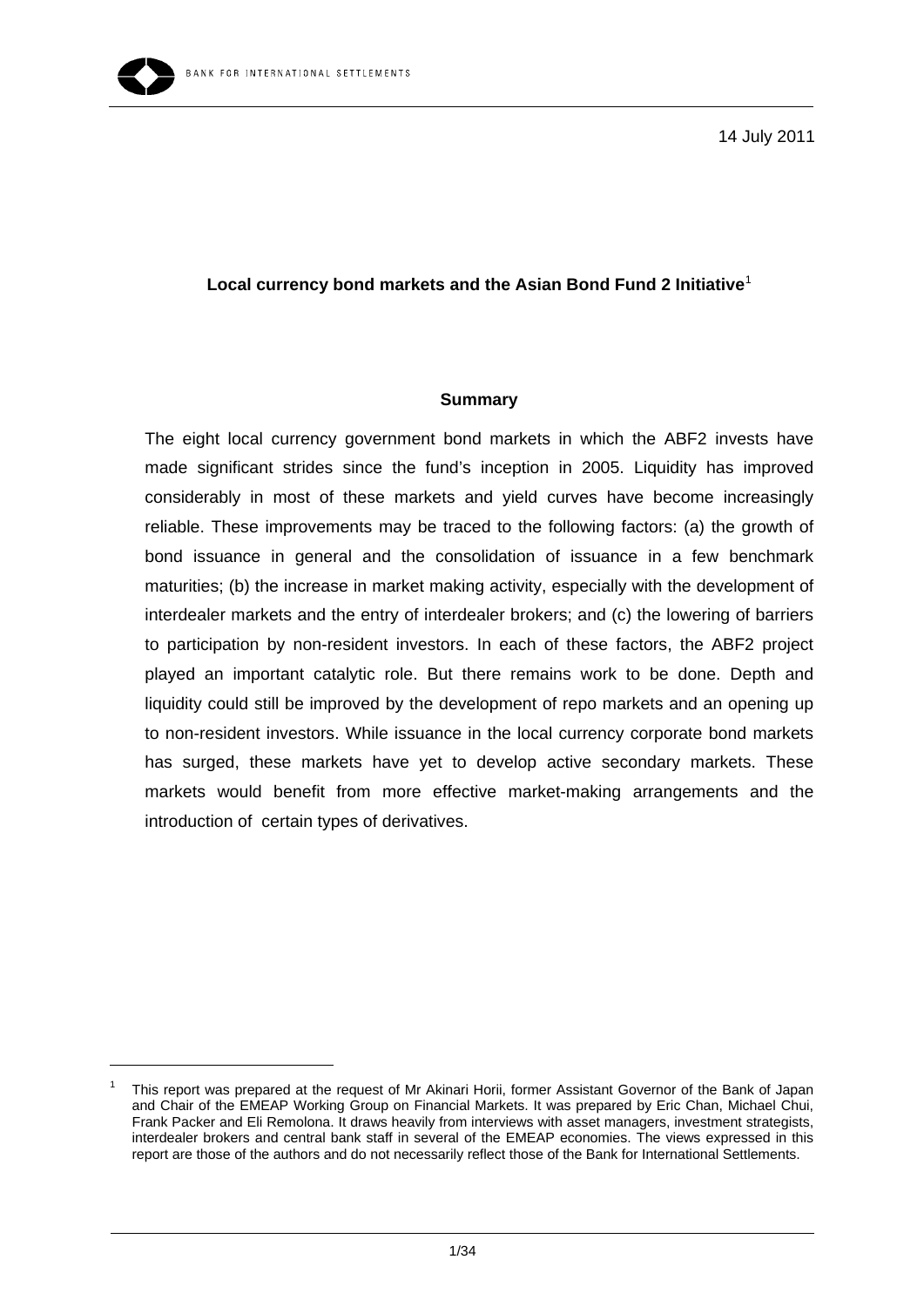# **Local currency bond markets and the Asian Bond Fund 2 Initiative**

## **1. Introduction**

In December 2004, the EMEAP central banks launched the second stage of the Asian Bond Fund. The ABF2, as this initiative is called, would invest approximately US\$2 billion in domestic currency bonds issued by sovereign and quasi-sovereign issuers in the eight EMEAP markets other than Australia, Japan and New Zealand. Its initial objective was to provide an innovative, low-cost and efficient product in the form of passively managed index bond funds, so as to broaden investor participation, identify impediments to bond market development in EMEAP economies, and act as a catalyst for regulatory reforms and improvements to market infrastructure. Five years on, the EMEAP Working Group on Financial Markets, under the chairmanship of the then Assistant Governor of the Bank of Japan, Mr Akinari Horii, asked the BIS Representative Office for Asia and the Pacific to prepare a third-party review of the local currency bond markets. One aim of the review is to examine the extent to which the ABF2 initiative has stimulated the development of domestic bond markets as a source of long-term funding for Asian borrowers and promoted local currency bonds as a new asset class for both resident and non-resident investors.

Over the past five years, the ABF2 has invested in eight local currency bond markets, and authorities of the EMEAP economies have continued to implement various measures to promote local currency bond markets. During this period, most of these government bond markets have made significant strides. Liquidity has improved considerably and yield curves have become more reliable. These improvements may be attributed to three factors: (a) the growth of bond issuance in general and the consolidation of issuance in a few benchmark maturities; (b) the increase in market making activity, as reflected in the development of interdealer markets and the newly active role of interdealer brokers; and (c) the reduction of barriers to entry of non-resident investors. In each of these factors, the ABF2 project seemed to play an important catalytic role, although the significance of this role is hard to quantify.

The ABF2's catalytic role included accelerating tax reforms to exempt withholding tax of nonresident investors; enhancing the regulatory framework for exchange traded funds (ETFs); further liberalising foreign exchange administration rules; improving regional market infrastructure and reducing cross-border settlement risk; promoting adoption of documentation in line with international best practices; and introducing a set of credible, representative and transparent bond indices. Nonetheless there remains work to be done.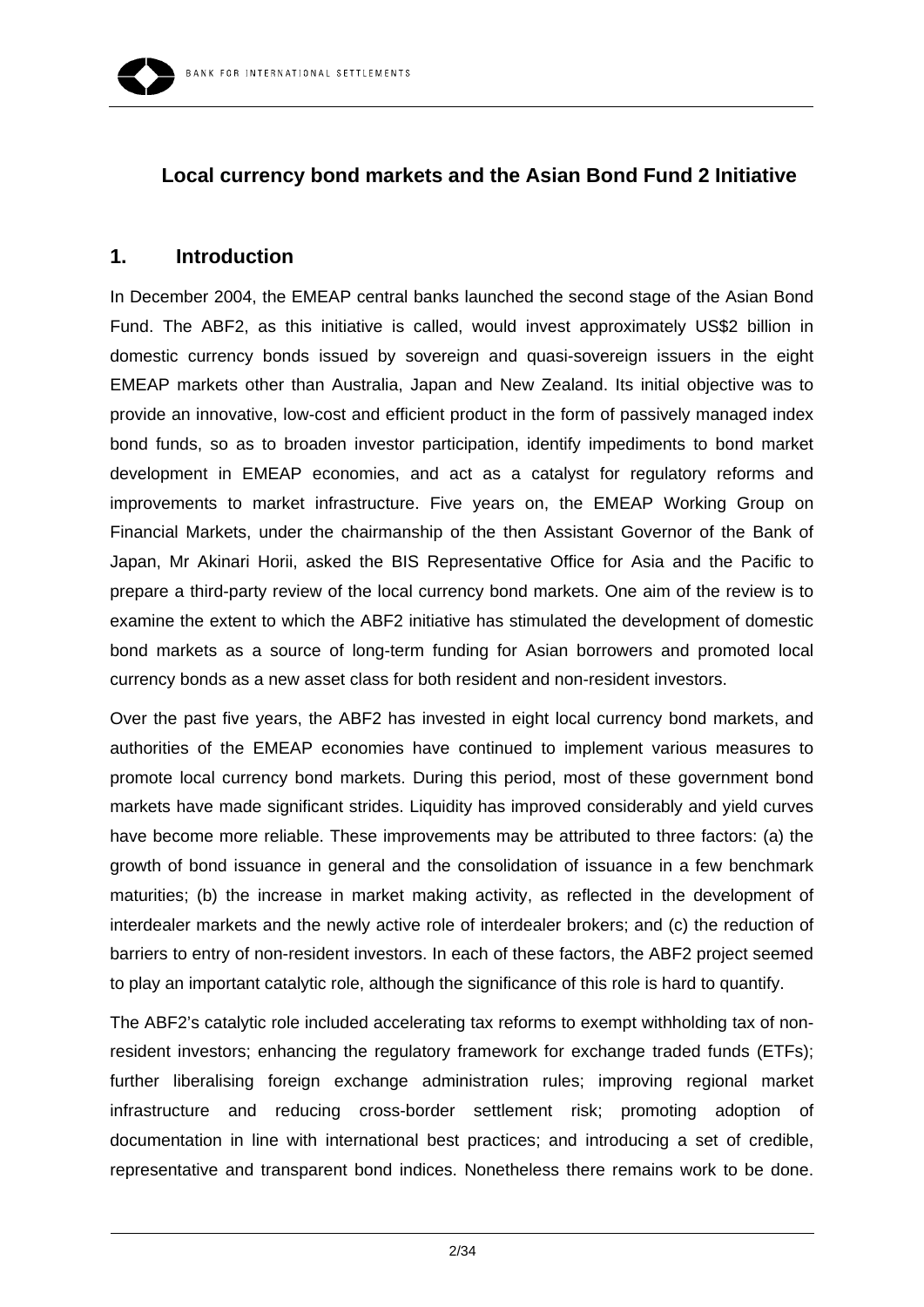

-

The government bond markets can benefit from opening up the markets further to nonresident investors. Although there has been a surge of issuance in the local currency corporate bond markets, these markets have remained largely illiquid.

The ABF2 is not the only policy initiative taken over the past five years to encourage the development of local currency bond markets in the region. Another prominent example is the Asia Bond Market Initiative (ABMI), which was launched in 2002 under the ASEAN+3 framework, with technical support from the Asian Development Bank (ASEAN+3 (2009)). Shortly after, a number of working groups were formed to focus on specific topics, including the creation of new securitised debt instruments; credit guarantees and investment facility, the development of rating systems, the fostering of bond issuance by multinational financial institutions in regional currencies; and foreign exchange transactions and settlements issues.<sup>[2](#page-2-0)</sup>

While both the ABF2 and the ABMI aimed to develop local currency markets, there have been subtle differences in their means to achieve the goal. The ABMI, at least in its early years, focused more on the issuer perspective, aiming to foster an increased diversity of bonds and issuers, not least small and medium sized firms. On the other hand, as stated above, mitigating impediments to investors and improving liquidity in the major government bond markets have been the principal objectives of the ABF2 from the start.

In the next section, the report begins with a review of the performance of the ABF2 funds, assessing their role as an investment product for investors. Section 3 discusses the development of the local currency bond markets over the past five years, characterising especially the growth of the primary government bond markets, the issuance of benchmarks and the role of corporate bond markets as "spare tyres" in times of stress. Section 4 examines how secondary markets have fared in terms of liquidity, attributing much of the improvement to the increase in market making activity. Against this backdrop of maturation in both the primary and secondary markets, section 5 then reviews the status of the impediments to market development identified by the ABF2 proponents, with a view towards assessing the significance of their decline.

<span id="page-2-0"></span>It may also be noted that, similar to the ABF2 and the Asian Bond Market Initiative, ASEAN financial integration initiatives have likewise contributed in mobilizing government efforts to reduce barriers and impediments to the flow of funds (foreign direct, portfolio and other investments) and financial services.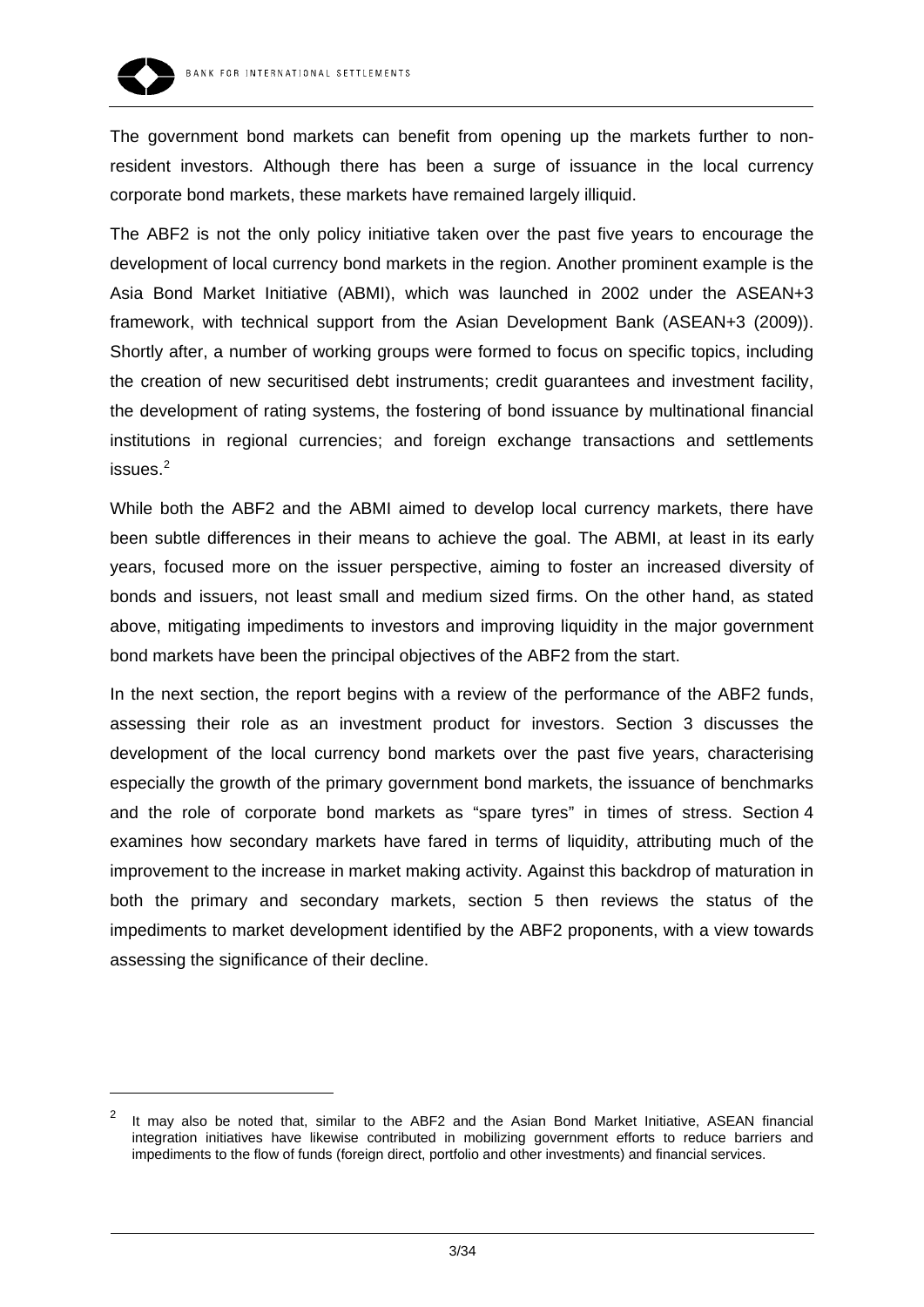

-

## **2. Performance of ABF2 funds**

One of the key objectives of the ABF2 initiative is to provide an innovative, low-cost and efficient investment product to broaden investor participation. As investment vehicles, the ABF2 funds have performed well over the past few years, and represent the successful introduction of a new asset class in Asia, laying the foundation for broader investor participation in bond markets. Since inception up to end-April 2010, the Pan Asia Bond Index Fund (PAIF) gained cumulatively 40% in local currency terms. The best performing funds have been the ABF Indonesia Fund, returning 86% and the ABF Philippines Fund, returning 51%. In each of three years to end-2008, all but the ABF China Fund recorded positive annual returns. The China Fund fell by 2% in 2007 before gaining 13% in the following year. Performance of the funds, however, was mixed in the immediate aftermath of the Lehman bankruptcy. In 2009, the best performer was the ABF Indonesia Fund, gaining 22%. The ABF Thailand Fund, which declined by 3% in 2009, was the worst performer. The ABF China and Hong Kong SAR (henceforth Hong Kong) Funds also fell slightly.

Despite their good performance, the success of these ABF2 funds in attracting investors other than EMEAP central banks has been mixed. The left-hand panel of Graph 1 shows that the size of non-EMEAP central bank investment ("non-EMEAP investment") in the PAIF has increased steadily since its inception. By contrast, the initial strong increase in non-EMEAP investment in the eight market funds was followed by a gradual redemption (Graph 1, right-hand panel).<sup>[3](#page-3-0)</sup> By the end of July 2010, total non-EMEAP investment in the ABF2 market funds was US\$129 million, compared with US\$716 million in the PAIF fund.

<span id="page-3-0"></span><sup>3</sup> However, it should be noted that the single market funds were designed to target resident investors while nonresident investors are expected to gain exposures to individual markets through the Pan-Asia Index Fund. That might help explain the higher proportion of non-EMEAP investment in the latter.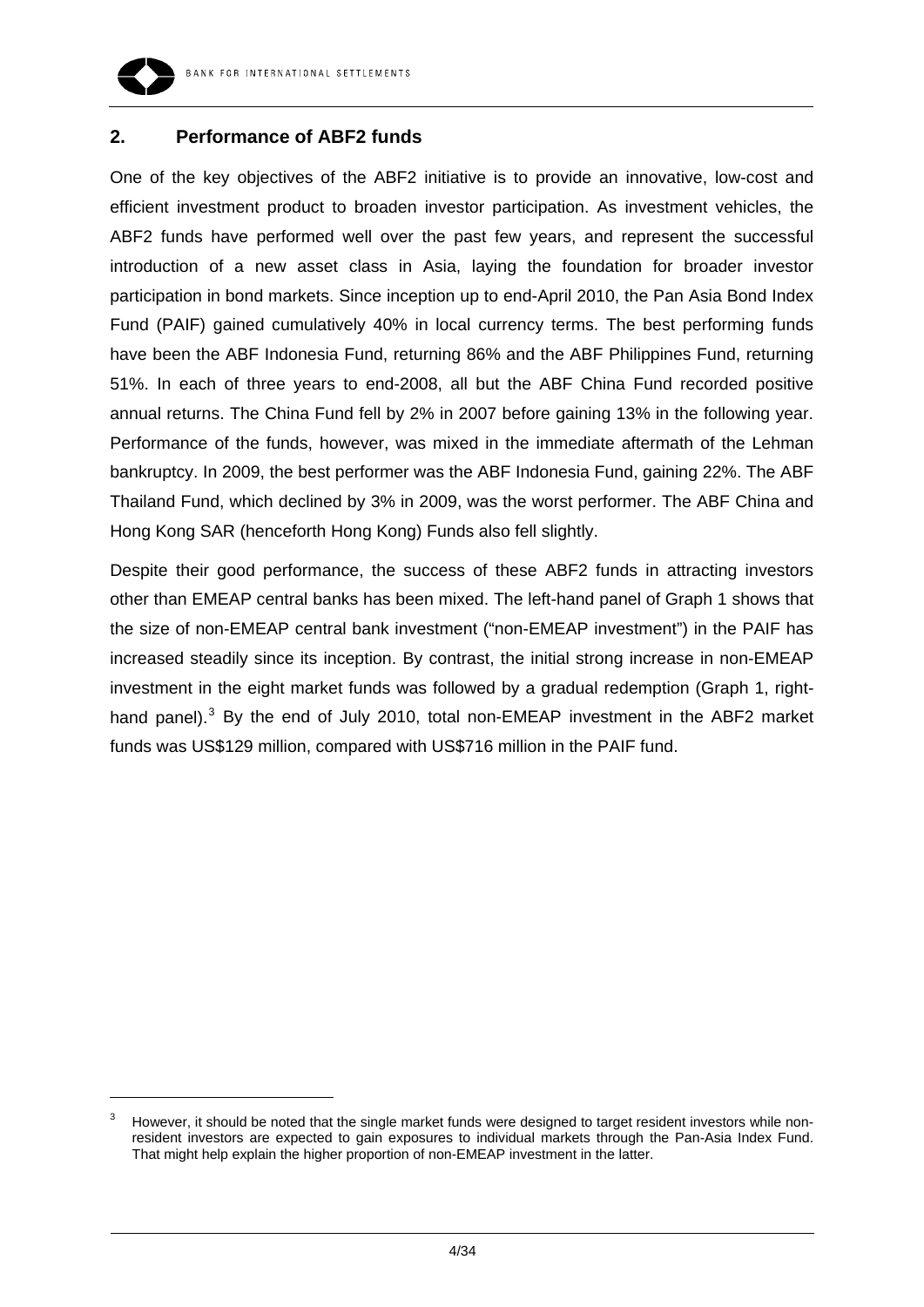

Graph 1 **Size of the ABF2 market funds and PAIF by investor**  In billions of US dollar

Source: BIS.

 $\overline{a}$ 

# **3. Growth of the local currency bond markets**

The ABF2 was planned to help raise investor awareness and interest in Asian bonds. It is believed that it has served to further broaden and deepen the domestic and regional bond markets and hence contributed to more efficient financial intermediation in Asia. The size of local currency bond markets has grown significantly in the eight ABF2 economies since 2005, with China, Korea, Malaysia and Singapore registering the strongest growth (Table 1). In most markets, the government sector continues to dominate, except in Hong Kong, Korea, Malaysia and Singapore, where the amounts of corporate bonds outstanding are also considerable. In Hong Kong, corporate bonds used to have a larger share than government bonds. However, following the marked increase in the issuance of Exchange Fund paper in 2009, the amounts outstanding of government debt securities and private sector debt securities are broadly the same. $4$  The size of the corporate bond markets has also increased significantly in China, Malaysia and Thailand. In spite of a recent surge in issuance, the corporate bond markets remain rather small in Indonesia and the Philippines.

<span id="page-4-0"></span><sup>4</sup> The marked increase in the issuance of Exchange Fund Bills during that period was primarily to meet banks' strong demand for liquidity management purpose.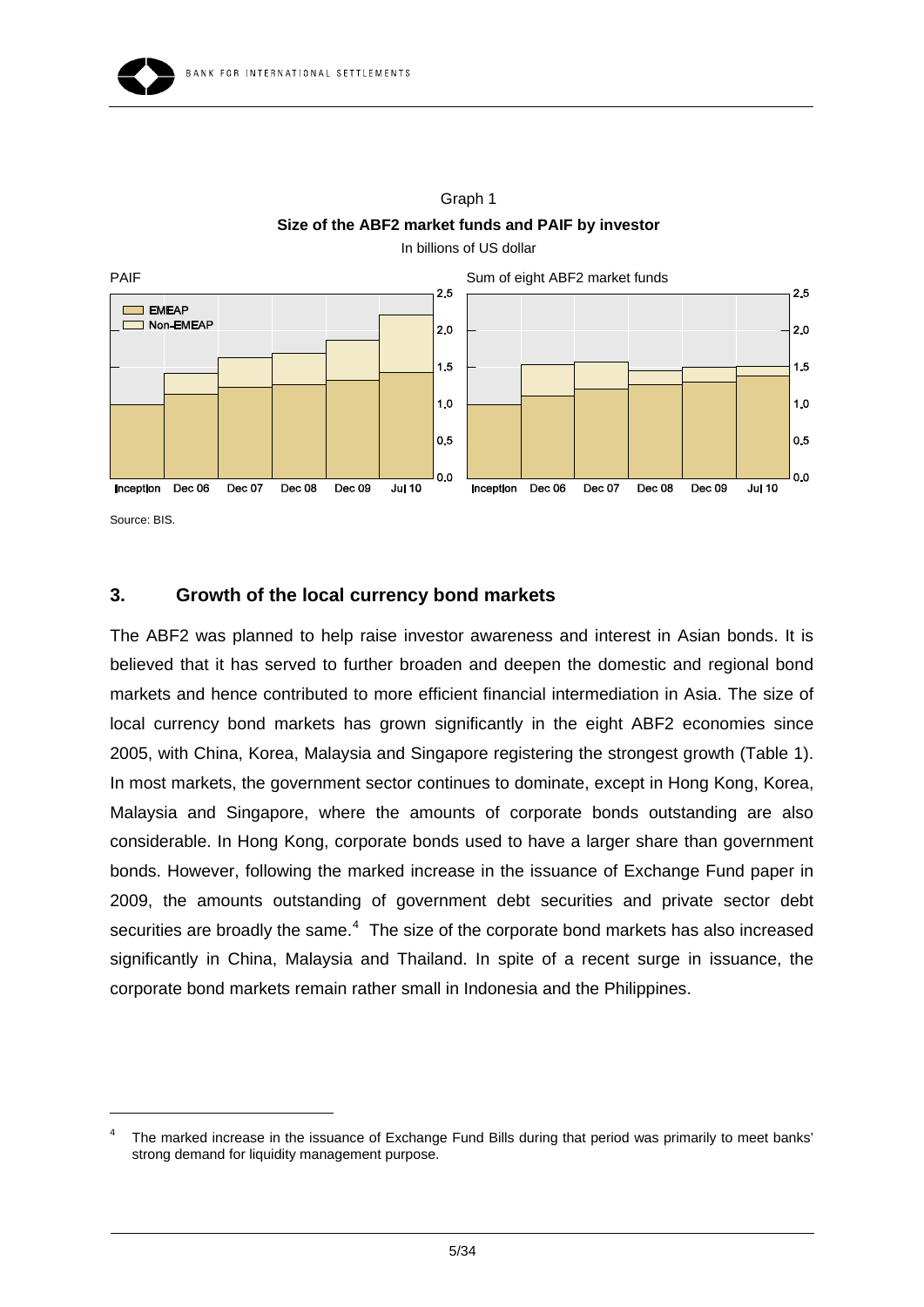# Table 1 **Amounts of local debt securities outstanding1**

|             |      | 2005 |              | 2009 |       |              |
|-------------|------|------|--------------|------|-------|--------------|
|             | Corp | Govt | <b>Total</b> | Corp | Govt  | <b>Total</b> |
| China       | 64   | 835  | 899          | 454  | 2,113 | 2,567        |
| Hong Kong   | 69   | 16   | 86           | 74   | 70    | 144          |
| Indonesia   | 6    | 48   | 54           | 9    | 89    | 98           |
| Korea       | 361  | 393  | 754          | 575  | 446   | 1,021        |
| Malaysia    | 46   | 61   | 107          | 84   | 101   | 185          |
| Philippines | 1    | 41   | 42           | 8    | 56    | 63           |
| Singapore   | 36   | 47   | 83           | 62   | 88    | 150          |
| Thailand    | 14   | 65   | 79           | 36   | 141   | 177          |

In billions of US dollars

 $1$  Local debt securities outstanding are defined as long-term bonds and notes, treasury bills, commercial paper, and other short-term notes.

Source: Asianbondsonline.

## *3.1 Consolidation of government bonds and market liquidity*

The expansion in government bond issuance is one important contributing factor to the increased liquidity in some markets. In Malaysia and Thailand, the size of the government bond market has grown to exceed US\$100 billion, the rough threshold set by McCauley and Remolona (2000) as the size necessary for a deep and liquid market. While that size threshold suggests only the order of magnitude, it is clear that by 2005 the Chinese and Korean markets already had the size required.

Beyond the overall size of markets, the size of individual issues also matters for liquidity. Rather than trying to populate a whole yield curve with small issues in many maturities, it seems to be more effective for the authorities to choose just a few maturities and issue in size in each of them. If the objective is to provide a benchmark curve to facilitate pricing of corporate bonds, maturities beyond 10 years are not truly necessary in countries without a significant proportion of corporate bonds with maturities more than 10 years. The maturity of choice for most corporate bond issues is, after all, just five years.

Indeed, over the past few years, some ABF2 governments proactively undertook significant efforts to create and maintain benchmarks by consolidating government securities with a wide range of existing maturities into just a few benchmark securities. As shown in Table 2,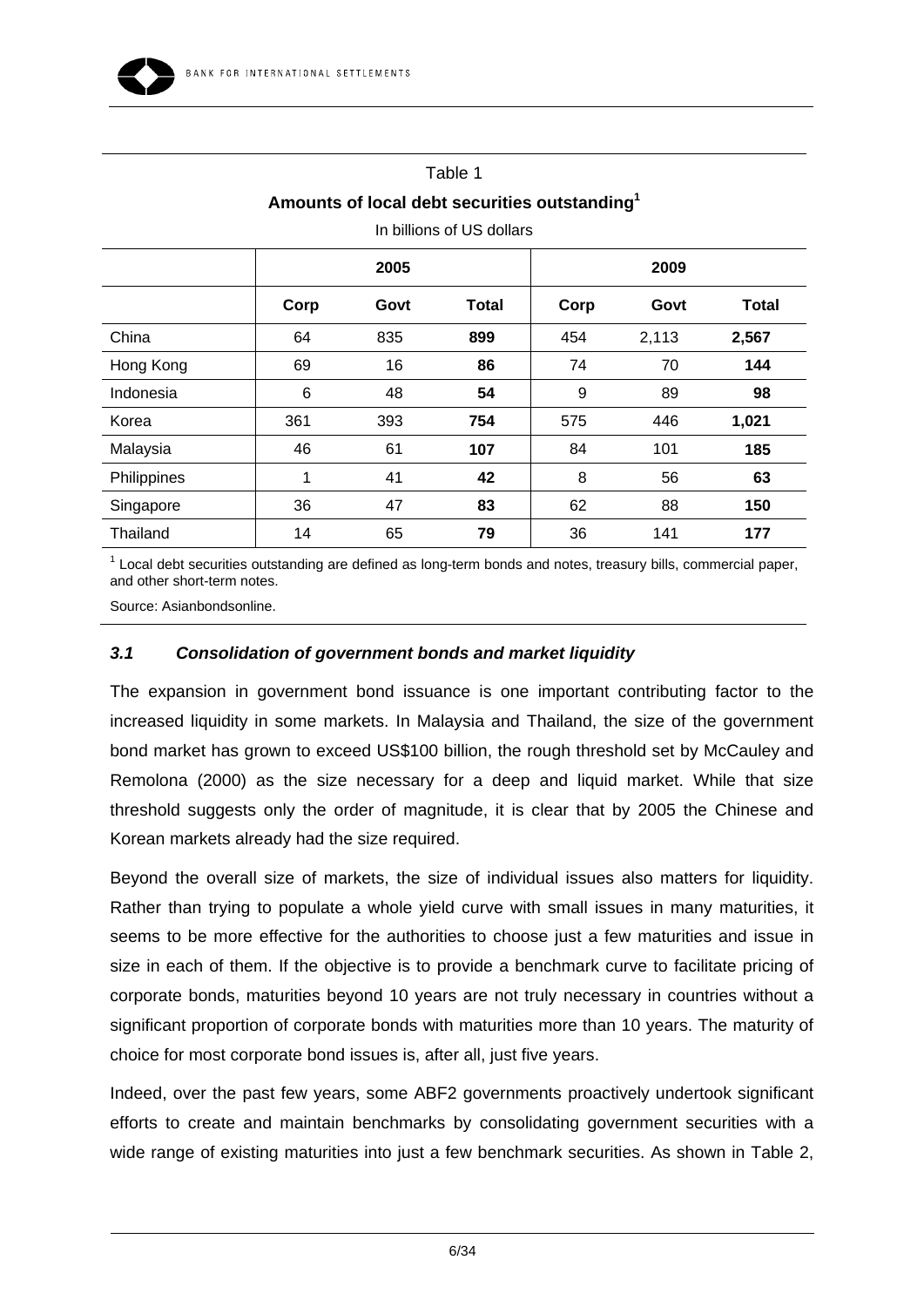

countries where considerable consolidation is apparent in government securities issuance include Korea, Malaysia and the Philippines.

In Malaysia, the financial authorities introduced Malaysian Government Securities (MGS) "switch" auctions in April 2007, which were aimed at stimulating trading of benchmark MGS by increasing their amount outstanding. These auctions involved the government redeeming off-the-run MGS and replacing it with the current benchmark MGS. In addition, "switching" allowed the authorities to maintain the flexibility to keep up their regular issuance schedule in all market conditions, and respond to investors' demand for securities of certain duration.

In both Korea and the Philippines, the issuance process has become well-managed and disciplined. In Korea, closing and reissuing bond issues has become common and contributed to deeper on-the-run issues. In the Philippines, the government has also had a programme to consolidate many government securities into a few benchmarks. The benefits of increased liquidity in these markets are documented in Section 4.

Table 2

| <b>Trends in Government Bond Issuance Programs</b> |                                                                                  |                         |                                           |  |  |  |
|----------------------------------------------------|----------------------------------------------------------------------------------|-------------------------|-------------------------------------------|--|--|--|
|                                                    | Korea                                                                            | <b>Malaysia</b>         | <b>Philippines</b>                        |  |  |  |
| Before consolidation                               |                                                                                  |                         |                                           |  |  |  |
| Maturities (years)                                 | As of 2005:                                                                      | As of 2007:             | As of 2005:                               |  |  |  |
|                                                    | 3, 5, 10                                                                         | 1, 3, 5, 10, 20         | 1, 2, 3, 4, 6, 7, 10, 20,<br>25           |  |  |  |
| Average issuance size                              | KRW 1.7 trillion                                                                 | MYR 1.7 billion         | PHP 10 billion                            |  |  |  |
| After consolidation                                |                                                                                  |                         |                                           |  |  |  |
| Maturities (years)                                 | Since 2006:                                                                      | Since 2008:             | Since 2006:                               |  |  |  |
|                                                    | 3, 5, 10, 20                                                                     | 1, 3, 5, 7, 10, 20      | 1, 3, 5, 7, 10, 20, 25                    |  |  |  |
| Average issuance size                              | KRW 1.3 trillion                                                                 | MYR 2.6 billion         | PHP 22 billion                            |  |  |  |
| Trend                                              | Regular issuance<br>schedule for 3-, 5-,<br>10- and 20- year<br>government bonds | Larger issuance<br>size | Fewer maturities,<br>larger issuance size |  |  |  |

Sources: Bloomberg; BIS.

Improving the regularity and depth of issuance schedules has not been the only measure taken with the direct intent of increasing market liquidity. In July 2005, the Malaysian authorities arranged for the provision of daily indicative yield-to-maturity quotes for government securities. In developing the longer end of the yield curve and to meet the demand from investors, the government has issued securities that are as long as 20 years.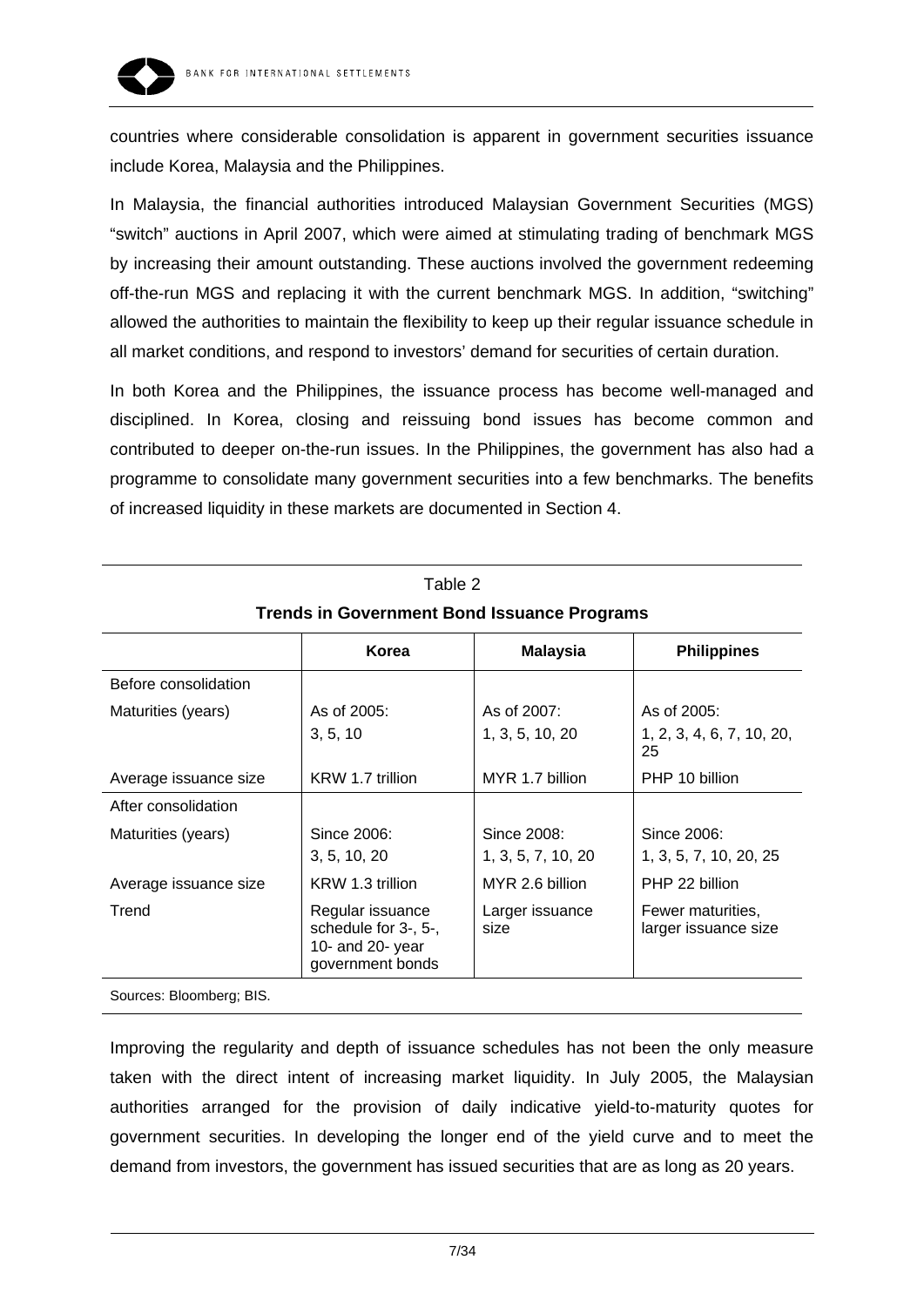

Even with much greater consolidation of government securities issuance, there remain the problems of quasi-sovereigns, which are included in the indices of various market funds. Governments may wish to consider consolidating issuance in quasi-sovereigns so that minimum liquidity thresholds are met.

In some ABF2 economies, large amounts of securities have been issued by monetary authorities for the purpose of sterilizing capital inflows. Instead of selling government bonds, central banks in recent years found themselves issuing their own securities. Since market participants tend to distinguish these securities from government bonds, these would not contribute to the size and liquidity of government bond markets. A programme to consolidate these central bank bonds into government bonds would facilitate the further development of the local bond markets, though perhaps at the cost of a diminished ability to distinguish different purposes for different securities programs.

## *3.2 Corporate bond markets*

Recent years have seen a sharp rise in local currency corporate bond issuance in the ABF2 region. There are 52 corporate bond issuers in the region for which credit default swaps are available. In the case of these 52 firms, bond issuance since 2005 has amounted to US\$413 billion. As shown in Graph 2, such issuance has surged since the onset of the international financial crisis in 2008. Of the total amount issued between January 2005 and October 2010, about US\$328 billion or nearly 80% was issued after January 2008.

Significantly, the sharp increase in corporate bond issuance since the crisis has been driven by issues in local currencies. Since 2008, US\$275 billion or 86% of (financial and nonfinancial) corporate bond issuance was denominated in local currencies. During this period, the primary markets for corporate bonds in the region were dominated by two large financial institutions issuing in renminbi, the China Development Bank and the Export-Import Bank of China. Between them, these two Chinese banks accounted for US\$214 billion of local currency issuance. These two banks, however, are quasi-government entities and not the type of issuers one would like to encourage for the development of the corporate bond market. Nonetheless even excluding these two large issuers, the surge in local currency issuance since the start of the crisis remains evident.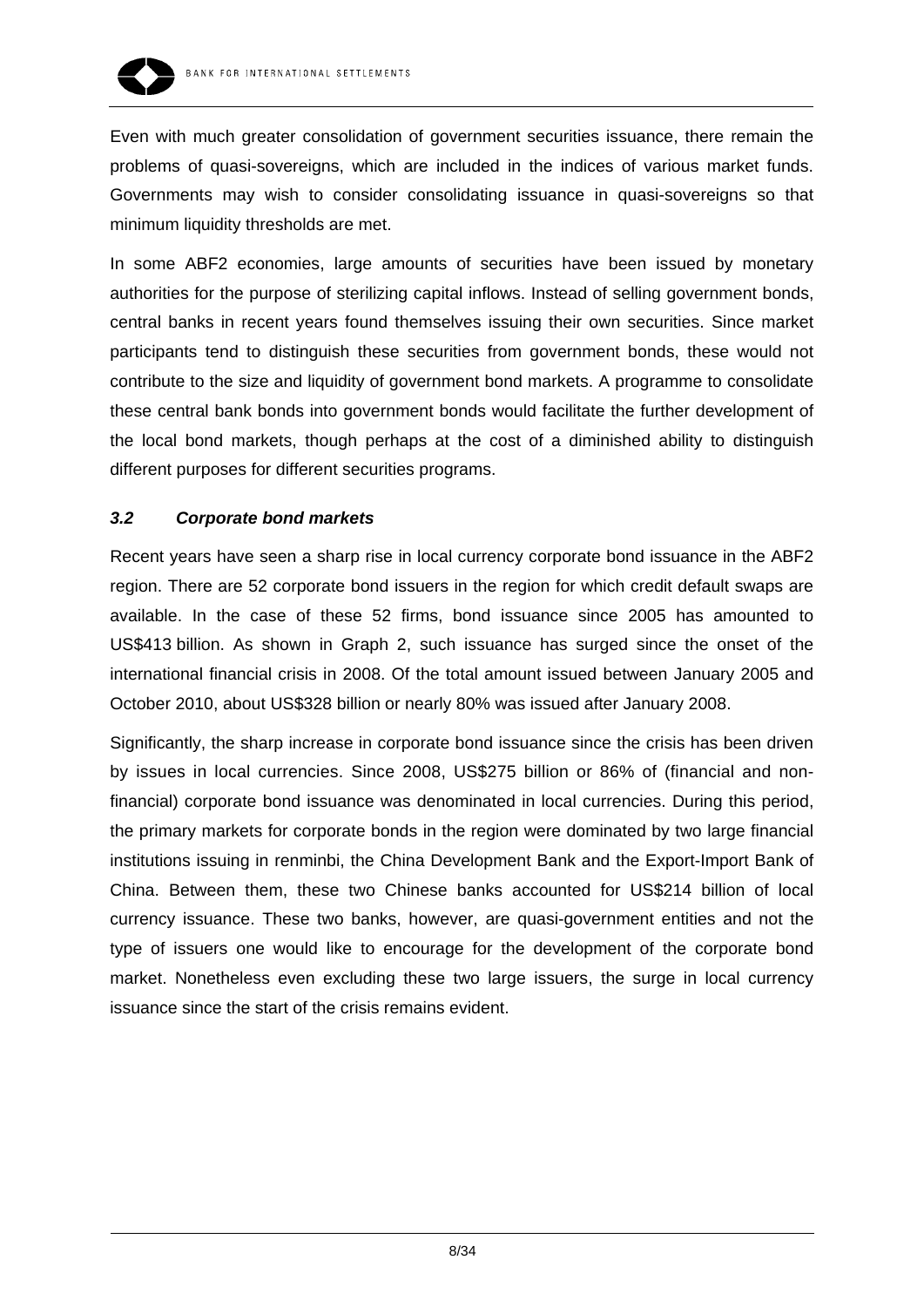

Graph 2 **Corporate bond issuance in eight ABF2 economies<sup>1</sup>** In billions of US dollars

<sup>1</sup> Sample consists of 52 (39 investment grade and 13 high yield) companies in the iTraxx Asia ex Japan CDS index.  $2^2$  As of 31 August 2010.

Source: Dealogic.

The increase in local currency issuance since 2008 is significant because it indicates that local corporate bond markets can indeed play an important "spare tyre" role. In 2002, then Federal Reserve Chairman Greenspan suggested that better functioning capital markets in the late 1990s might have provided the Asian countries with a "spare tyre" in terms of an alternative source of financing and might have made the 1997–1998 Asian financial crisis more benign (Greenspan (2000)).

The experience of 2008–2009 lends support to that idea. During the recent crisis, as fund raising in the global corporate bond markets became difficult, Asian corporations turned to the local corporate bond markets to raise funds, and they were able to do so in large quantities. Although by 2007 local currency issuance by large Asian corporations had already started to exceed foreign currency issuance, the crisis of 2008–2009 accelerated this shift.

When it comes to the choice between raising funds in the local corporate bond market and raising funds in the global market, the eight ABF2 jurisdictions reveal strikingly different patterns. These patterns reflect the degree to which the capital accounts are open. As shown in Table 3, which reports the issuance of companies in the iTraax Asia ex Japan CDS index, in the largest borrowing jurisdiction, China, the big corporate issuers rely almost exclusively on the renminbi market. By contrast, in the second largest borrowing jurisdiction, Korea, corporate issuers rely somewhat more heavily on the global market. This difference between China and Korea is due in part to the availability in Korea of currency swaps that allow borrowers in the global markets to switch back into the Korean won. The availability of such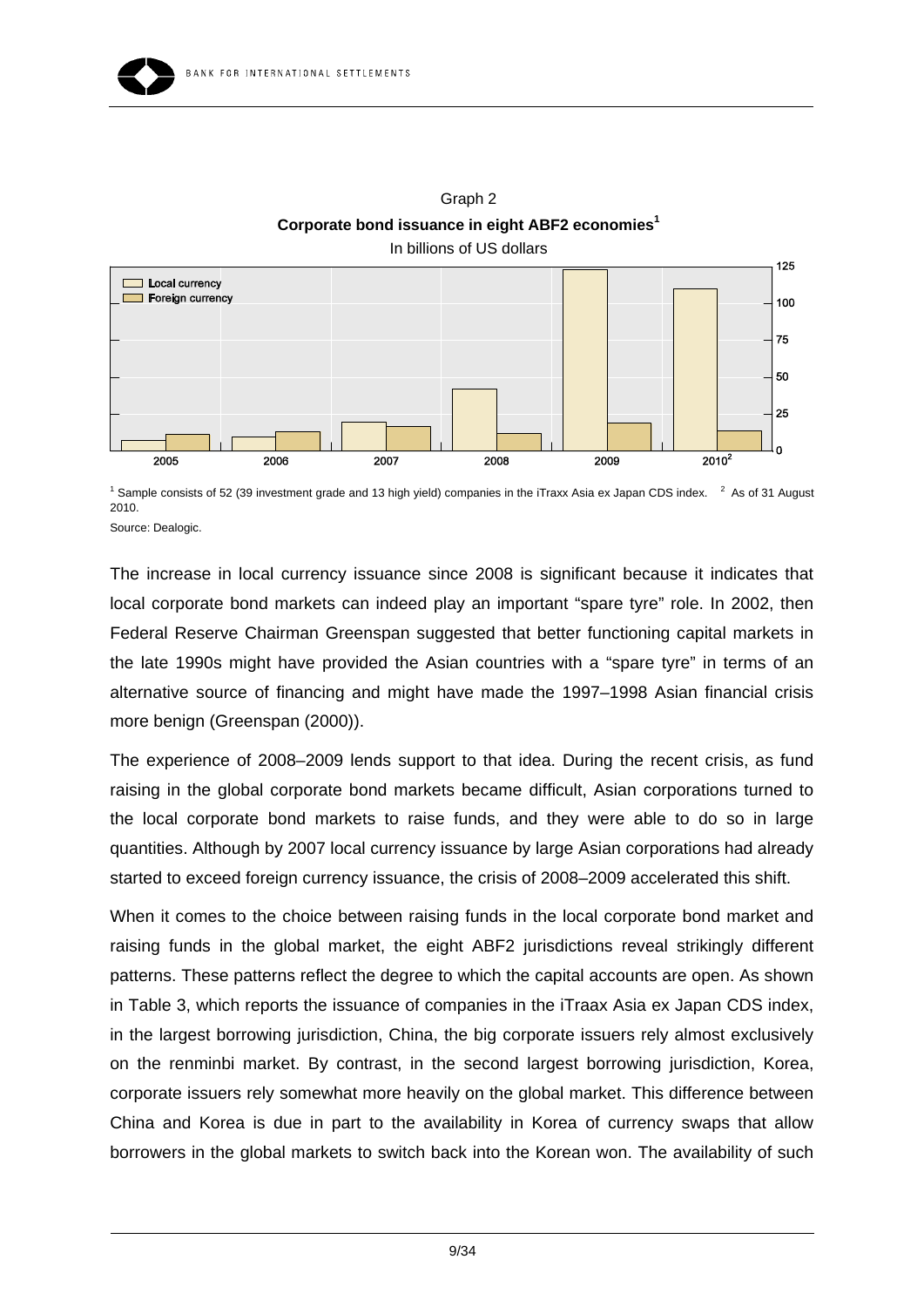

-

swaps is not necessarily bad for the local market, because it allows foreign issuers to enter the market (See Munro and Wooldridge (2010)).

Hong Kong stands out as a jurisdiction where a relatively small fraction of corporate issuance is done in the local currency market. The heavy reliance on the foreign currency market may be due in part to the issuers' desire to reach a broader investor base. At the other extreme, over our sample period, corporate borrowers in Indonesia and the Philippines seemed to borrow only in local currencies. This may be due in part to the countries' non-investment grade rating. Nonetheless, as in the case of China, this may also be due to the lack of currency swaps that would allow corporations to borrow abroad and switch back into Indonesian rupiah or Philippine pesos. Making such swaps available may mean allowing non-resident firms to borrow locally so that they may become the natural counterparties in the swaps.

For the most part, the secondary markets for corporate bonds in the region have yet to develop adequate depth and liquidity. Typically, a large new corporate issue would be traded only for a few days after issuance, with the underwriter of the issue serving as the only market maker until its inventory runs out. Compared to government bonds, it is much more difficult to provide liquidity for corporate bonds because of the highly heterogeneous nature of the borrowers and the many special covenants that typically characterize individual bond contracts. Liquidity would arise more easily in a market with large issues, credible credit ratings and a degree of standardisation with respect to bond covenants. It also helps liquidity to have a system for post-trade transparency, in which the price, quantity and parties to a trade are quickly revealed to the market at large. With the notable exception of Malaysia's Electronic Trading Platform (ETP) such post-trade transparency is missing in the region (see Gyntelberg, Ma and Remolona (200[5](#page-9-0))).<sup>5</sup>

<span id="page-9-0"></span><sup>&</sup>lt;sup>5</sup> Malaysia has introduced a Bond Pricing Agency to provide daily independent fair value quotations for all ringgit denominated bond to facilitate daily mark-to-market valuation of bond portfolios. The Thai Bond Market Association and the Korea Security Dealers Association also provide post-trade information, albeit with a lag.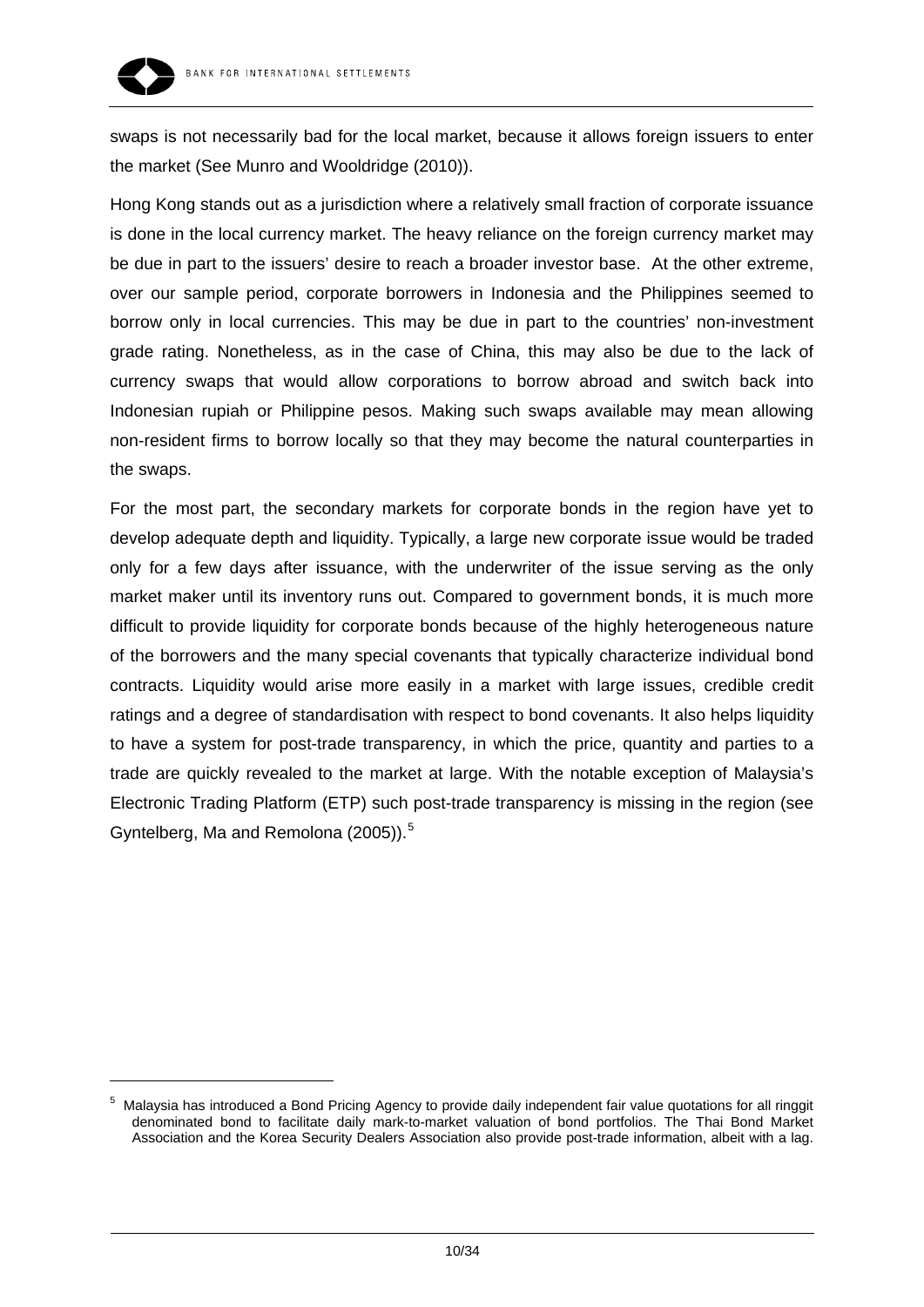#### Table 3

## **Credit ratings and benchmark corporate**

**bond issuance in ABF2 economies**<sup>1</sup>

|             | Average<br>long-term<br>foreign<br>currency<br>sovereign<br>rating | Weighted<br>average<br>rating on<br>foreign<br>currency<br>issuance | Local<br>currency<br>issuance<br>(US\$, mn) | Foreign<br>currency<br>issuance<br>(US\$, mn) | Local<br>currency<br>denominated<br>issuance as<br>% of total |
|-------------|--------------------------------------------------------------------|---------------------------------------------------------------------|---------------------------------------------|-----------------------------------------------|---------------------------------------------------------------|
| China       | A                                                                  | BBB-                                                                | 248,987                                     | 6,475                                         | 98                                                            |
| Hong Kong   | AA                                                                 | BBB+                                                                | 2,781                                       | 17,777                                        | 14                                                            |
| Indonesia   | $BB-$                                                              | $\cdots$                                                            | 678                                         | 0                                             | 100                                                           |
| Korea       | A                                                                  | A                                                                   | 50,878                                      | 70,580                                        | 42                                                            |
| Malaysia    | $A-$                                                               | $A-$                                                                | 3,344                                       | 440                                           | 88                                                            |
| Philippines | $BB-$                                                              | $\cdots$                                                            | 151                                         | $\Omega$                                      | 100                                                           |
| Singapore   | AAA                                                                | $A-$                                                                | 4,065                                       | 4,943                                         | 45                                                            |
| Thailand    | BBB+                                                               | $A-$                                                                | 3,477                                       | 640                                           | 85                                                            |

<sup>1</sup> Sample consists of 52 (39 investment grade and 13 high yield) companies in the iTraxx Asia ex Japan CDS index, and in the case of Hong Kong their special purpose vehicles, subsidiaries and related companies. The sample covers the period between January 2005 and August 2010. In calculating average ratings, the ratings are assigned numbers as follows  $AAA = 16$ ,  $AA + 15$ ,  $AA = 14$ , ...,  $B + 3$ ,  $B = 2$ , and  $B - 1$ . The average long-term foreign currency sovereign rating is calculated as the average of the end-of-year long-term foreign currency ratings of Standard & Poor's for each sovereign over the period. The weighted average rating is calculated for the entire time period for each market, in which the rating is the Standard and Poor's rating on each foreign currency bond issued during the period by sample companies at time of issue, and the weights for determining the average rating are the fractions of the volume of each issue in the total foreign currency bond issuance of sample companies during the 2005-2010 period. It should be noted that a significant proportion of corporate bond issuance in international financial centres such as Hong Kong and Singapore is conducted by non-residents. These transactions however are not included in this table.

Source: Dealogic.

## **4. Development of the secondary markets**

Liquidity in secondary markets is an important aspect of the development of local currency bond markets. There are two markets to consider: the government bond market and the corporate bond market. First, a deep and liquid government bond market would allow the fiscal authority to raise funds while keeping to a minimum the crowding out of borrowing by the private sector. It would also provide a market that would allow the monetary authority to add or drain liquidity and serve as part of the transmission mechanism for monetary policy. Second, a deep and liquid corporate bond market would allow businesses and financial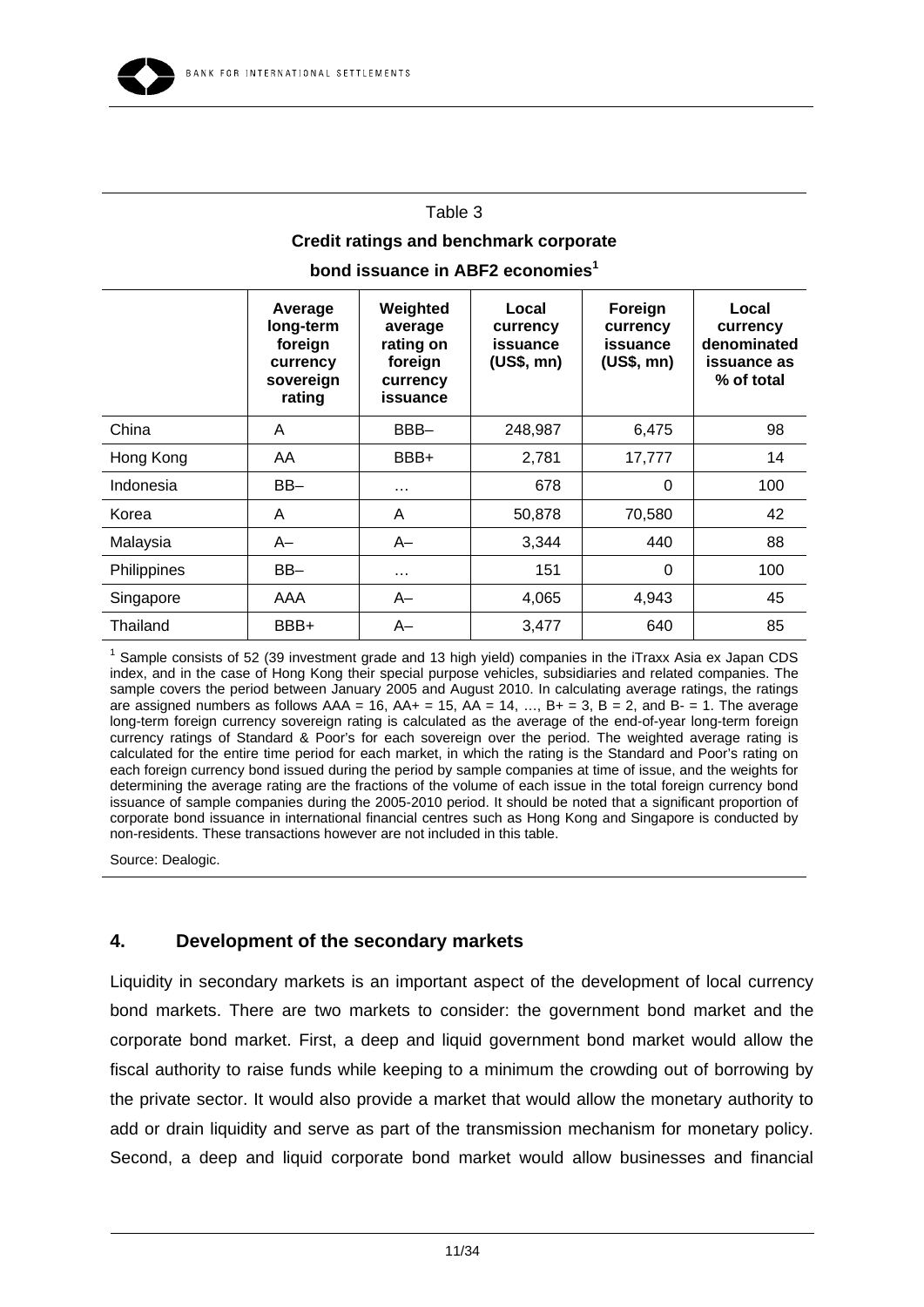

institutions to raise long-term funds in a way that lets bond prices provide signals to guide the economy in allocating resources over time and among investment activities of different risks.

#### *4.1 Liquidity in ABF2 secondary markets*

In the absence of reliable data on bid-ask spreads, the price impact of trades or the responsiveness of markets to the arrival of public information, turnover ratios provide a rough indicator of the liquidity of government bonds in the ABF2 markets. As shown in Graph 3, the turnover ratio shows a dramatic decline in the liquidity of the US Treasury market. While the graph also shows a rise in the liquidity of the Hong Kong market, the data here includes short-term instruments. Turnover in the Seoul market had deteriorated between 2004 and 2007 but started to improve in more recent periods. With the development of the interbank market and a growing diversity of available financial products, the turnover ratio in China has improved since 2007. Turnover ratios in Thailand and Singapore rose to high levels in 2008 but have now settled back down to previous levels. The turnover ratio in the Malaysian market has shown a steady increase over the years.

## *4.2 Market making in the government bond markets*

Size in terms of issuance does not by itself lead to liquidity in fixed-income markets. The experience of deep and liquid government bond markets in the United States and Europe shows that the provision of liquidity in these markets requires an active role for market makers. These market makers do not just arise from nowhere. They are often designated by the government and are obliged to make markets by providing two-way quotes on benchmark issues in exchange for certain privileges, such as being able to trade with the central bank. To be effective, these market makers often trade among themselves in an interdealer market with the help of interdealer brokers. Indeed, the interdealer market is often the most active part of the government bond market, and it is often where most of the price discovery takes place.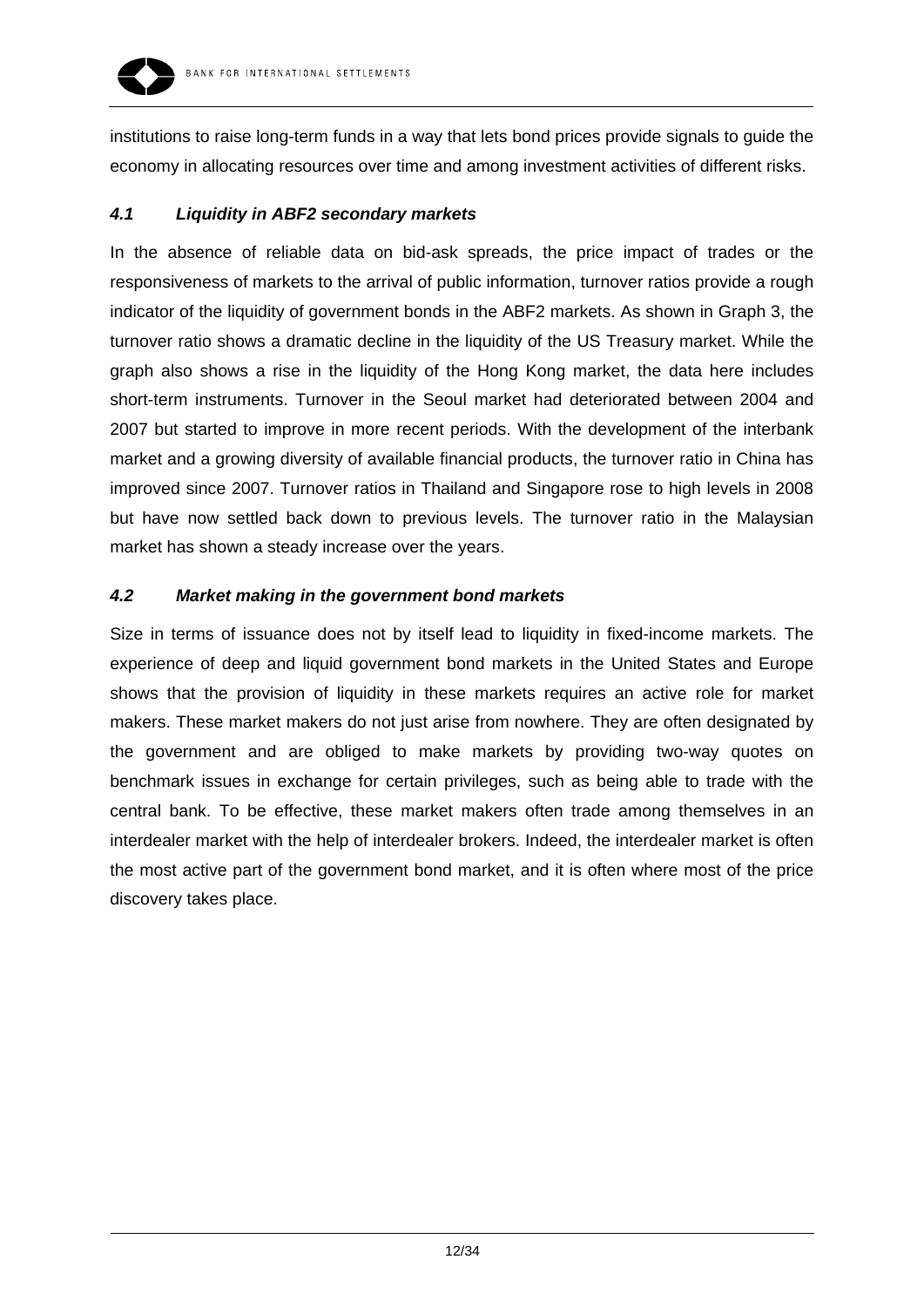



Graph 3 **Turnover ratio of government bonds in ABF2 markets<sup>1</sup>**

## *4.2.1 Market making in US and European bond markets*

-

In the US Treasury market, the market makers are the primary dealers. In exchange for a counterparty relationship with the Federal Reserve Bank of New York (FRBNY), primary dealers are obliged to participate in auctions of government securities and to make markets in securities in which the FRBNY conducts open market operations. As of April 2010, for example, there were 18 designated primary dealers, including banks and securities firms. The UK gilts market has a similar mechanism. In exchange for a counterparty relationship with the Bank of England, gilt-edged market markers are obliged to provide effective two-way prices in gilts.

In Europe, an important breakthrough in market making was the creation of EuroMTS, an interdealer electronic trading platform for European benchmark bonds. EuroMTS has played the role that the FRBNY plays in the United States and the Bank of England in the United Kingdom. To participate in the EuroMTS trading platform, dealers commit to a liquidity pact in which they must continuously offer two-way firm quotes with a maximum spread. To participate in the same mechanism, issuers commit to listing issues of at least EUR 5 billion for benchmark bonds and allocating the bonds among dealers randomly. For its part, EuroMTS ensures ex ante anonymity and post-trade transparency in the interdealer market.<sup>[6](#page-12-0)</sup>

 $1$  Calculated as the value of bonds traded divided by amount of bonds outstanding.  $2$  Includes Exchange Fund Bills and Notes. Source: Asianbondsonline; central banks; BIS calculations.

<span id="page-12-0"></span><sup>6</sup> Ex ante anonymity means that the counterparties to a trade would not know each other before the deal is completed, except that the other party is on a list of pre-qualified counterparties. Ex post transparency means that once a deal is completed, the terms of the transactions become known to the market as a whole. Both ex ante anonymity and ex post transparency have been essential for liquidity in interdealer markets.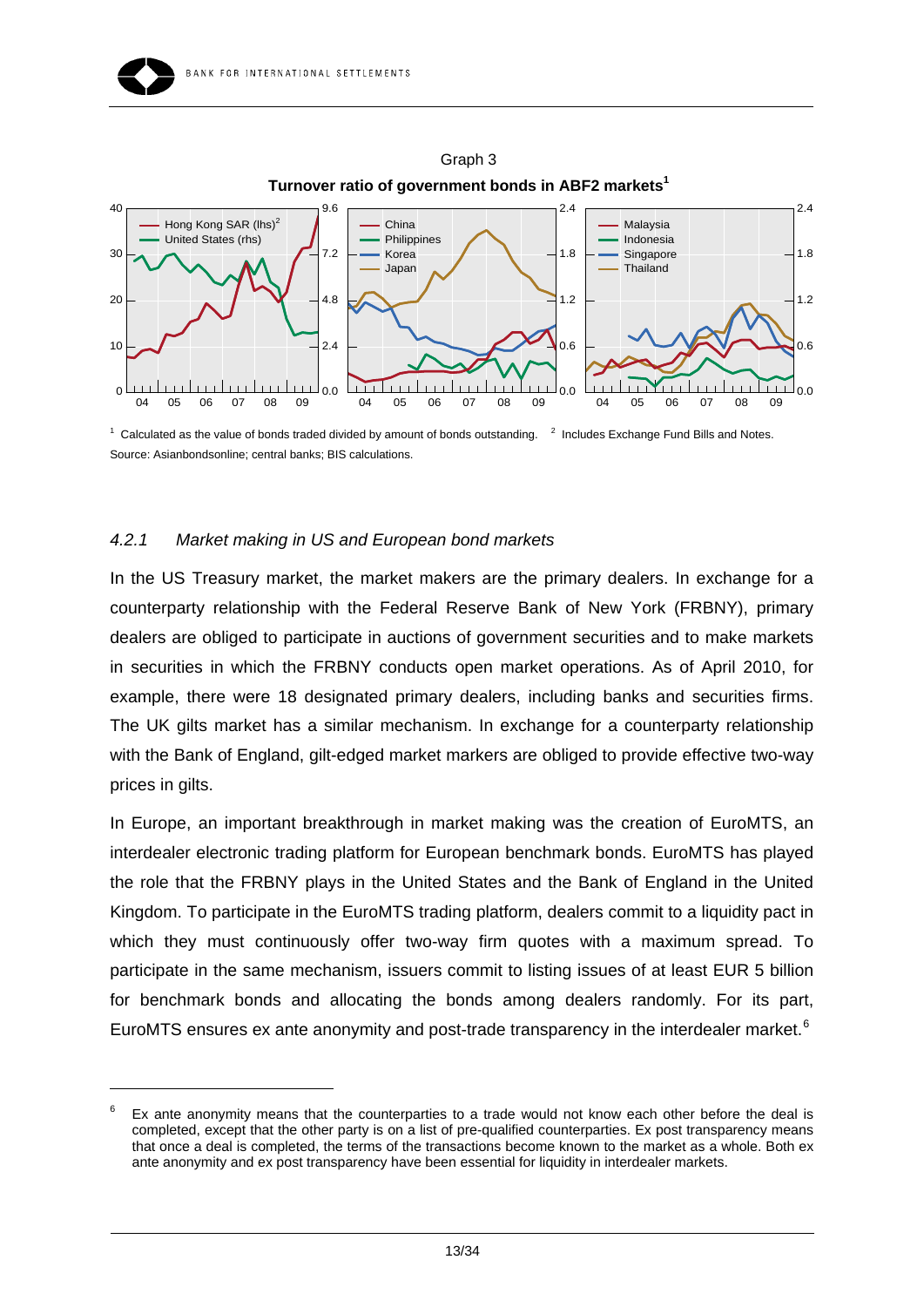

While EuroMTS dominates the trading of benchmark issues in most of the euro area, it is dwarfed by the trading of futures contracts on Eurex. Trading activity on interest futures at Eurex has risen from US\$20 trillion in the fourth quarter of 1999 to US\$121 trillion in the fourth quarter of 2009, a six-fold increase over a decade.

## *4.2.2 Market making in ABF2 government bond markets*

Market making structures are a strong suit of government bond markets in the ABF2 economies. The nature of market making in these markets has tended to follow the example of the US Treasury market and the UK gilts market. Each of the ABF2 markets has between 10 and 50 designated market makers. Each market has at least a few interdealer voice brokers, suggesting the existence of a fairly active interdealer market.

Market liquidity does not seem to require many designated market makers. In the more liquid ABF2 markets, there tends to be only 10 to 20 designated market makers. As shown in Table 4, Hong Kong has designated 12 primary dealers for government bonds (although 23 more market makers have been designated for Exchange Fund Bills and Notes), Indonesia 18 primary dealers, Korea 20 primary dealers, Malaysia 12 principal dealers, Singapore 13 principal dealers and Thailand 9 primary dealers. China and the Philippines rely on the most number of market makers. The People's Bank has designated 50 primary dealers as counterparties for its open market operations and 23 market dealers in the interbank bond market. The Bureau of the Treasury of the Philippines has designated 42 government securities dealers.

The presence of foreign market makers could be even more important than just having many designated market makers. The foreign market makers are more likely to provide access to non-resident investors, who are often a significant source of the diversity required for market liquidity. In Singapore, for example, the majority of designated market makers are foreign. In Malaysia and Thailand, half of them are foreign.

Interdealer voice brokers operate in all eight ABF2 markets. Such brokers have played critical roles in the fixed-income markets of the United States and United Kingdom by ensuring ex ante anonymity and ex post transparency in bringing counterparties together. The leading global interdealer brokers include BGC, ICAP, Tullett Prebon, GFI and Tradition. At least one or two of them operate in the more liquid of the ABF2 markets. Some of the markets rely largely on local interdealer brokers. This is especially the case in Indonesia and Malaysia.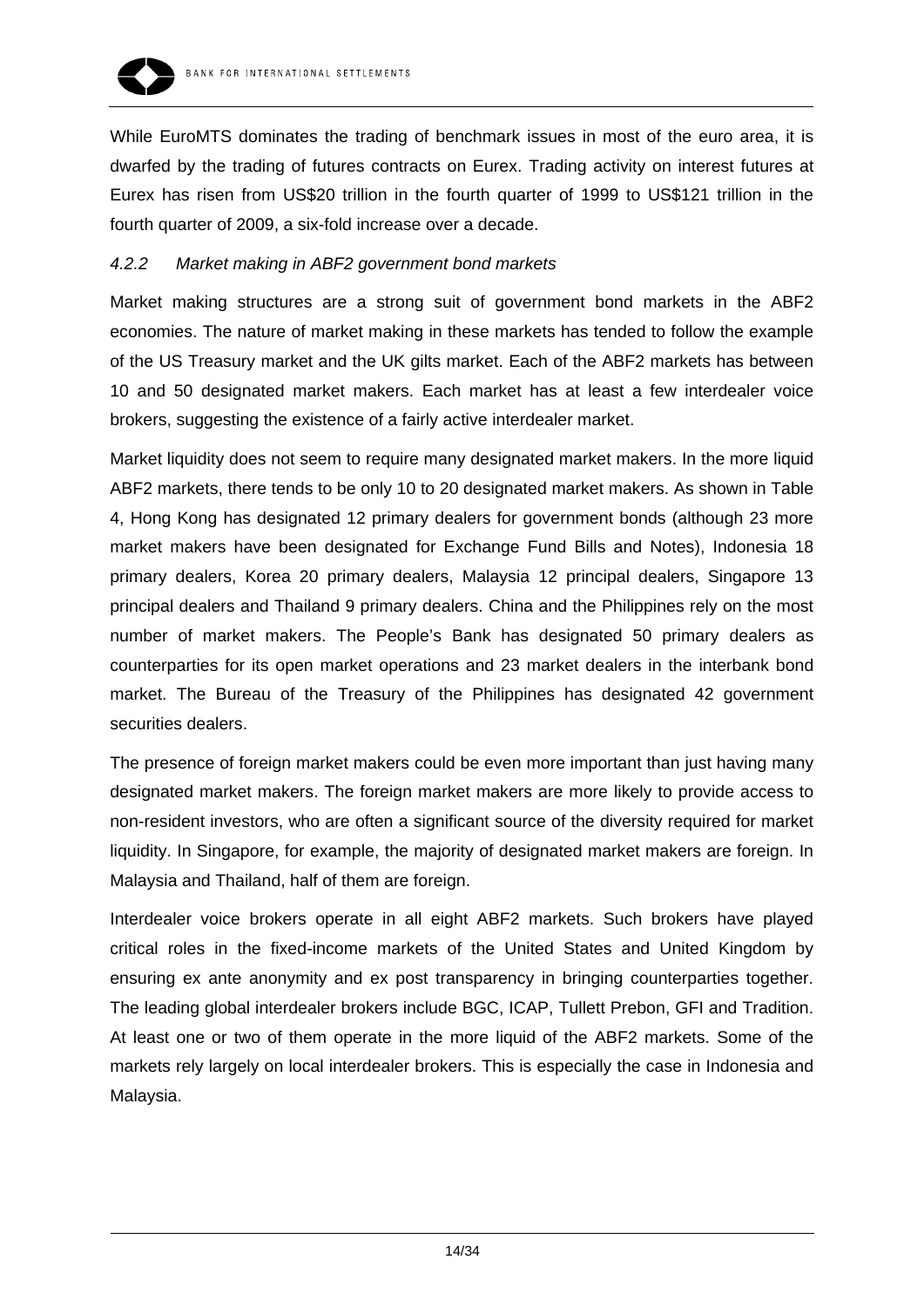

#### BANK FOR INTERNATIONAL SETTLEMENTS

# Table 4

| <b>Jurisdictions</b> | <b>Market makers</b>                                                                                                                                                                                                                             | <b>Interdealer brokers</b>                                                                                                                                                                                                |
|----------------------|--------------------------------------------------------------------------------------------------------------------------------------------------------------------------------------------------------------------------------------------------|---------------------------------------------------------------------------------------------------------------------------------------------------------------------------------------------------------------------------|
| China                | As of September 2010:                                                                                                                                                                                                                            | As of September 2010:                                                                                                                                                                                                     |
|                      | 50 primary dealers for PBOC's Open Market<br>Operations (2 foreign banks); 23 market<br>dealers in the interbank bond market (3<br>foreign banks); and 3 money broking<br>companies providing broking business for the<br>interbank bond market. | Shanghai CFETS-ICAP, Tullet Prebon<br>SITICO (China) Ltd, Pingan Tradition<br>International Money Broking Co Ltd                                                                                                          |
| Hong Kong            | As of end-April 2010:                                                                                                                                                                                                                            | As of end-April 2010:                                                                                                                                                                                                     |
|                      | 12 primary dealers for government bonds (7<br>foreign banks)<br>23 market makers for exchange fund bills and<br>notes (10 foreign banks)                                                                                                         | Associated Capital Ltd, BGC Capital<br>Markets (HK) Ltd, GFI (HK) Brokers Ltd,<br>ICAP (HK) Ltd, iMarkets Ltd, Nittan Capital<br>Asia Ltd, SMBC Capital Markets Ltd,<br>Tradition (Asia) Ltd, Tullett Prebon (HK)<br>Ltd. |
| Indonesia            | 18 primary dealers (5 foreign banks)                                                                                                                                                                                                             | BNI Securities, Danareksa Sekuritas, Mega<br>Capital Indonesia, OSK Nusadana<br>Securities, Reliance Securities, Trimegah<br><b>Securities Tbk</b>                                                                        |
| Korea                | As of March 2010:                                                                                                                                                                                                                                | As of March 2010:                                                                                                                                                                                                         |
|                      | 20 primary dealers (2 foreign banks)                                                                                                                                                                                                             | Korea Interdealer Broker Corporation<br>(KIDB), Korea Money Brokerage<br>Corporation (KMB)                                                                                                                                |
| Malaysia             | As of February 2010:                                                                                                                                                                                                                             | As of February 2010:                                                                                                                                                                                                      |
|                      | 12 principal dealers (6 locally incorporated<br>foreign banks)                                                                                                                                                                                   | Affin (Tullett Prebon), Amanah Butler<br>Malaysia Sdn Bhd, First TAZ Tradition Sdn<br>Bhd, Harlow's & MGI Sdn Bhd, Forex<br>Enterprise Sdn Bhd, KAF-Astley & Pearce<br>Sdn Bhd.                                           |
| Philippines          | As of February 2011:                                                                                                                                                                                                                             | As of February 2011:                                                                                                                                                                                                      |
|                      | 42 government securities dealers (9 foreign<br>banks and financial institutions)                                                                                                                                                                 | AFS Philippines Inc, ICAP Philippines Inc,<br><b>Tradition Financial Services, Tullett Prebon</b><br>Philippines Inc                                                                                                      |
| Singapore            | As of February 2011:                                                                                                                                                                                                                             | As of February 2011:                                                                                                                                                                                                      |
|                      | 13 principal dealers (10 foreign banks)                                                                                                                                                                                                          | ICAP, Tullett Prebon, Tradition                                                                                                                                                                                           |
| Thailand             | 9 primary dealers (4 foreign banks)                                                                                                                                                                                                              | ICAP, Wallstreet Tullett Prebon                                                                                                                                                                                           |

# **Market making in ABF2 government bond markets**

Sources: National authorities; Asianbondsonline; BIS.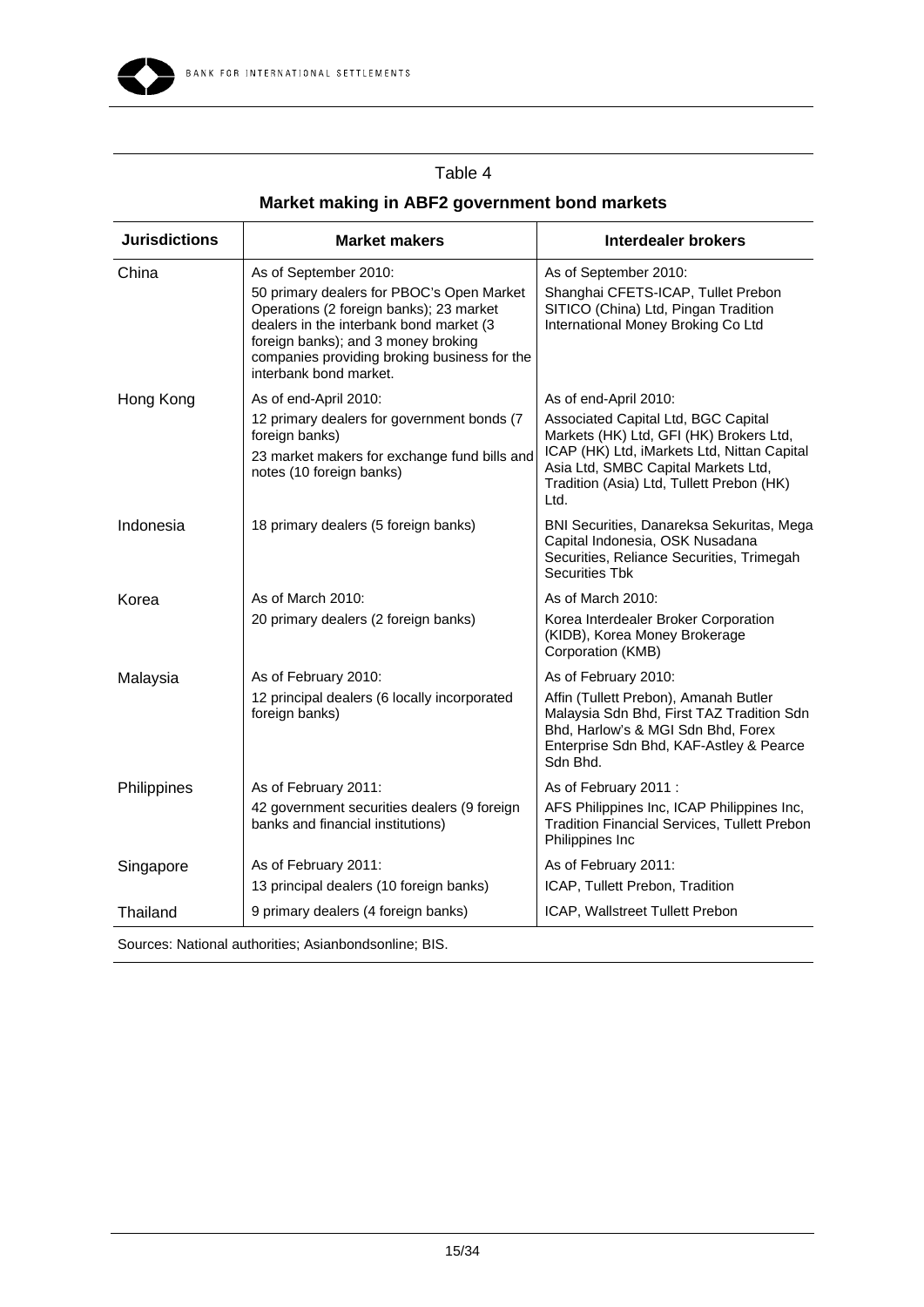

-

#### *4.3 Repo markets*

If the strong suit of the ABF2 markets is market making, their weak suit is the repo markets. A well developed repo market can serve to enhance liquidity in the bond markets in two ways: (a) by allowing short positions through securities lending; and (b) by providing a market in which market makers can finance their positions. The growth of repo markets in ABF2 markets has certainly lagged far behind that of unsecured money markets. In some cases, borrowers face a significantly higher interest rate in the repo market than in the unsecured interbank market. As explained below, this suggests that for various reasons the use of collateral is not seen as truly providing security. In most other cases, activity in repo markets has been limited to transactions between financial institutions and the central bank.<sup>[7](#page-15-0)</sup>

One problem of repo markets in ABF2 economies may be the lack of an appropriate legal apparatus.<sup>[8](#page-15-1)</sup> When financial institutions engage in repos with each other, lenders often impose rather strict credit limits on their counterparties, thus behaving as if the transactions were not truly secured. This phenomenon seems to arise from master agreements and legal frameworks that fail to ensure that the lender will in fact be able to take possession of the collateral in the event of default.

Another problem of repo markets may be the lack of suitable collateral.<sup>[9](#page-15-2)</sup> The collateral of choice is naturally government bonds. Since these bonds are considered to be virtually immune to default risk, haircuts need to take account only of price volatility and not of credit quality. These bonds are also now book-entry securities that are easily transferred between counterparties through the books of the central bank. In some markets, however, there is not enough such collateral to go around. To the extent that fiscal surpluses have depleted the available pool of government securities, some governments have resorted to overfunding just

to make such securities continue to be available. To indicate what forms of collateral are eligible for repo transactions, Table 5 shows what instruments are eligible for open market operations by the central bank. In all ABF2 markets central banks generally do not accept

<span id="page-15-0"></span><sup>7</sup> This is not to say the central bank cannot play a role facilitating market development. The Bank Negara Malaysia (BNM) established a web-based custodian system called the Institutional Securities Custodian Program (ISCAP), which allows the BNM to borrow securities and thus "free" the captive market from major institutional investors by circulating/lending the securities to market players via repo. This facilitates market making activities as the market maker can borrow securities from the BNM to cover their short positions.

<span id="page-15-1"></span><sup>8</sup> See Loretan and Wooldridge (2008). Here as well, the role of the central bank as facilitator is evident in Malaysia, where the BNM has taken the initiative to sign GMRA with all the financial institutions and initiated a market-wide standard local annex. More financial institutions including non-banks such as insurance companies and pensions funds have signed GMRAs with each other using similar standardised documents.

<span id="page-15-2"></span><sup>9</sup> See CPSS (2010) for a discussion of the efficient use of collateral in repo markets.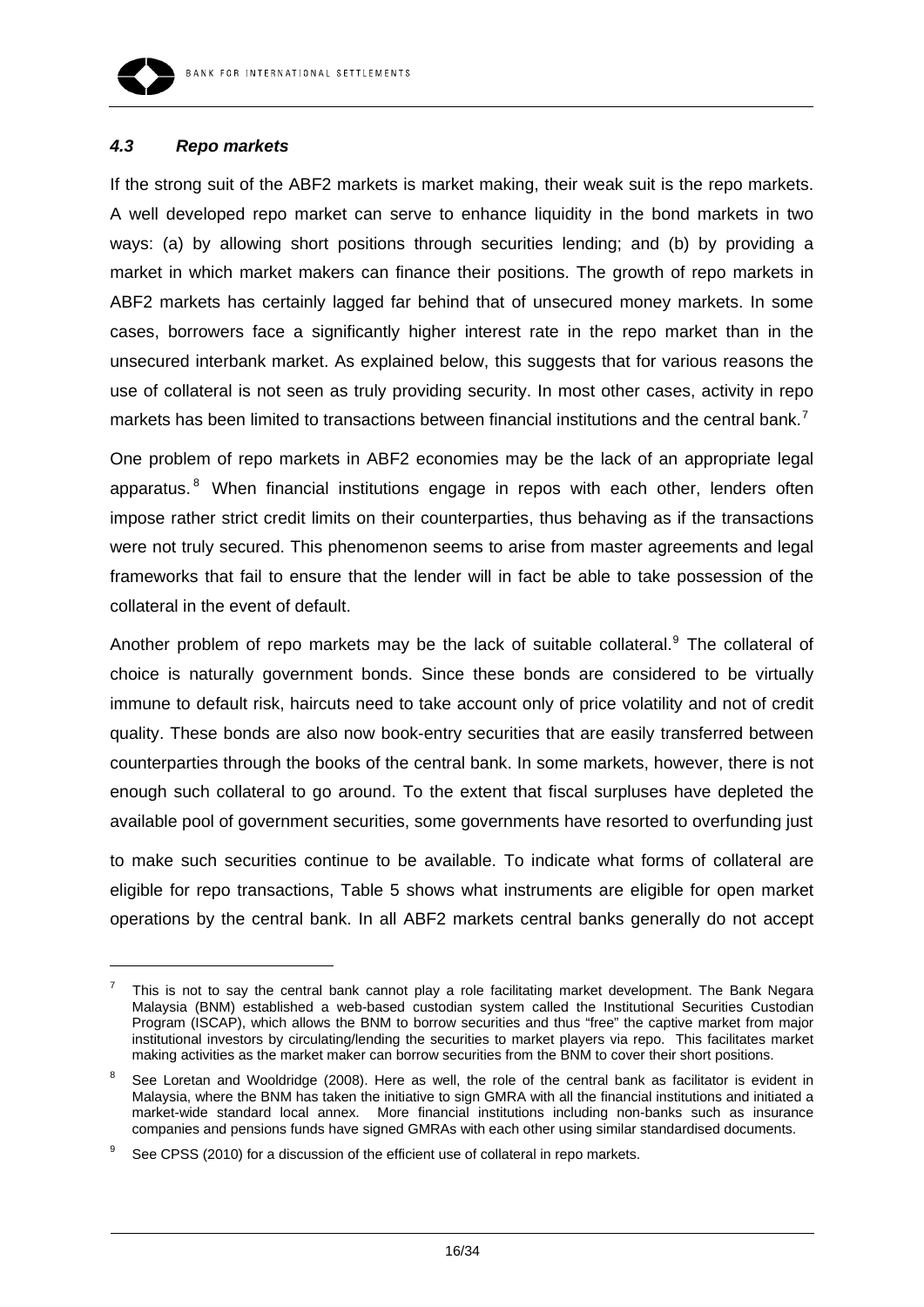

corporate and asset-backed instruments as collateral for repo transactions.<sup>[10](#page-16-0)</sup> However, in the case of China, Indonesia, Korea, Malaysia and Thailand, paper issued by the central bank itself, often for purposes of sterilising capital inflows, may be eligible as collateral for repo transactions.

# Table 5 **Eligible collateral for ABF2 central banks' open market operations**

|                                                                                              | <b>PBOC</b>    | BI             | <b>BOK</b>     | <b>BNM</b>     | <b>BSP</b>      | MAS            | <b>BOT</b>     |
|----------------------------------------------------------------------------------------------|----------------|----------------|----------------|----------------|-----------------|----------------|----------------|
| Government securities                                                                        | Yes            | Yes            | Yes            | Yes            | No <sup>*</sup> | Yes            | Yes            |
| State-government,<br>agencies, quasi-<br>government,<br>government-<br>guaranteed securities | Yes            | No.            | Yes***         | Yes            | No <sup>*</sup> | No.            | Yes            |
| Supranational / foreign<br>government securities                                             | No.            | No.            | N <sub>0</sub> | Yes**          | No              | No.            | N <sub>o</sub> |
| Central bank securities                                                                      | Yes            | Yes            | Yes            | Yes            | $No*$           | <b>NA</b>      | Yes            |
| Corporate<br>bonds/bills/CPs                                                                 | N <sub>o</sub> | N <sub>0</sub> | N <sub>0</sub> | <b>No</b>      | No.             | N <sub>o</sub> | <b>No</b>      |
| Bank bills/CDs/bonds                                                                         | No.            | No.            | N <sub>0</sub> | N <sub>0</sub> | <b>No</b>       | No.            | <b>No</b>      |
| ABS/RMBS/ABCPs                                                                               | No.            | No             | <b>No</b>      | <b>No</b>      | <b>No</b>       | No.            | <b>No</b>      |

As of 30 April 2010

"\*" These securities are not considered as eligible collateral for Bangko Sentral ng Pilipinas' open market operations here because the central bank's repurchase and reverse repurchase windows are classified as standing facilities. \*\* But BNM does not accept foreign government securities for its open market operations. \*\*\* Government-guaranteed securities only.

Source: national authorities.

-

Partly reflecting the underdevelopment of the repo markets, many participants in ABF2 markets now resort to FX swaps as a way to obtain secured financing. In effect, however, such swaps require collateral in the form of foreign currency. While domestic banks in need of short-term funds can easily turn to the unsecured interbank markets, foreign banks find themselves having to rely on the FX swaps market. In the Philippines, the FX swaps market has become so important that the nascent interest rate swap market uses as its benchmark short-term interest rate the implied peso interest rate in peso-dollar FX swaps.

<span id="page-16-0"></span><sup>10</sup> During the global financial crisis, the Bank of Korea announced that it would accept for the period of one year bank debentures and some Korean government agency securities, including mortgage-backed securities as collateral for repo transactions. This temporarily measure expired on 6 November 2009.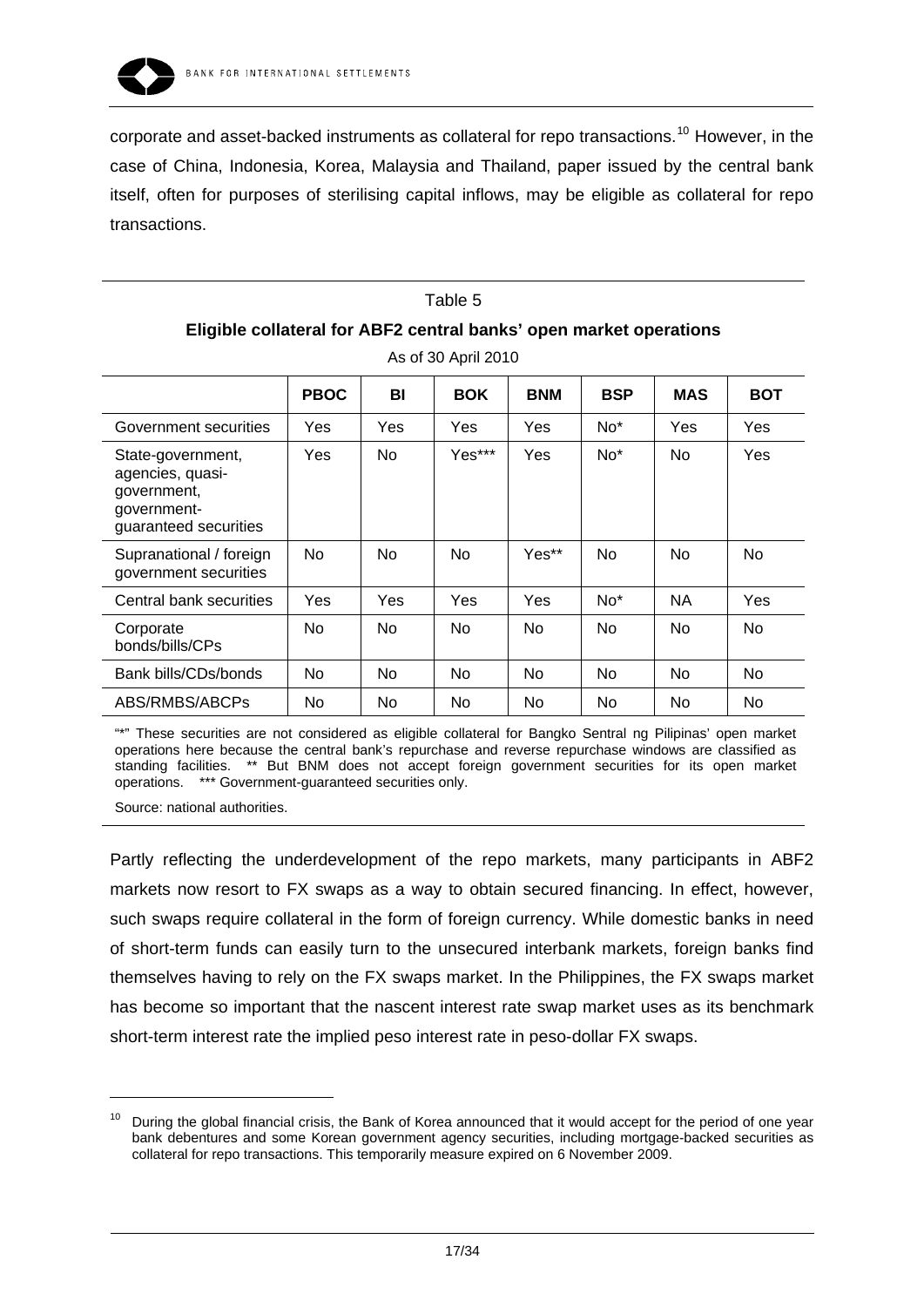

An important innovation that has yet to find its way to ABF2 economies may provide a solution to the problems of repo markets. This innovation is the tri-party repo agreement (which has been extensively used in the United States since the early 1990s), in which a clearing bank serves as a third party between a lender and borrower. This clearing bank would serve as a centralised custodian of collateral, and any form of collateral the clearing bank is willing to hold would be eligible for repo transactions. In the United States, the repo market is now dominated by transactions in tri-party repos with two major clearing banks.

#### *4.4 Role of benchmark indices*

A benchmark index serves an important role in portfolio investments. Not only does a benchmark index provide a basis for an asset manager to construct a portfolio, it also allows investors to gauge the performance of a "passively" managed portfolio against other portfolios that are actively managed. The launch of the ABF2 was accompanied by the introduction of the iBoxx ABF Indices. Although a number of proprietary indices existed at the time, it was hoped that a new set of credible, representative and transparent bond indices would enable fund managers to replicate the performance of the indices with little difficulty. In this aspect, the iBoxx indices have been quite successful. While initially large, the tracking errors -- the differences between the performance of the funds and their respective benchmark indices -- have been reduced as the indices became easier to replicate. In some countries (eg, Korea and the Philippines), replication was made easier by the governments' consolidation programmes. Not only have the government bond markets become more liquid as a result of these programmes, but there are also now leaving fewer and larger issues. The number of bonds included in the iBoxx ABF Korea index, for example, fell from 87 in March 2007 to 38 in August 2010.

Nonetheless, the family of iBoxx ABF indices has been less successful in establishing themselves as industry benchmarks, even though they perform relatively well in comparison to other indices (see Box A). Discussions with asset managers and investment bankers reveal that indices created by large broker-dealers such as the HSBC ALBI, the JPMorgan Government Bond Index (GBI) and Citigroup's World Government Bond Index (WGBI) continue to attract much greater market recognition. In part, the greater recognition of the broker-dealers' index families might be a result of their longer history. It could also reflect the complementarities for banks in marketing their own indices and other business, as well as their ability to tailor the indices to the demand of market participants.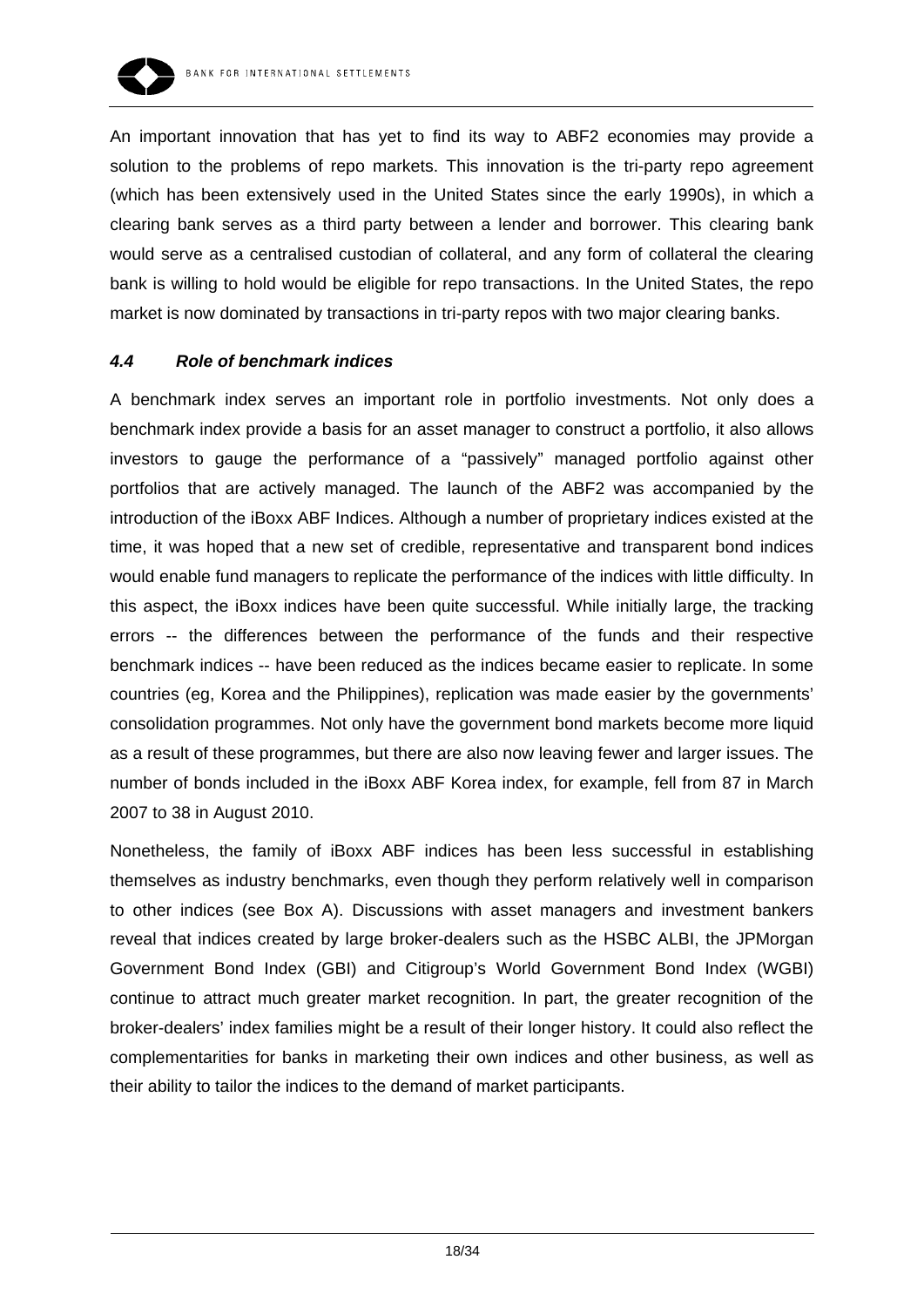

## **The iBoxx ABF2 and HSBC ALBI indices**

The ABF2 and ALBI indices are developed to track the performance of local currency bonds in emerging Asia. The construction criteria for the two indices are very similar: they use market capitalisation, turnover ratio and market openness/market impediments to determine the country weights, but the ABF2 index provider also considers the sovereign credit rating. The market openness/impediment factor is subjective and based on proprietary information, yet the rankings of the economies are broadly similar.

The performance of the two indices is broadly similar (Graph A1, left-hand panel). However, the PAIF fared better than the ALBI during the global financial crisis. In 2008, the PAIF increased by 4%, 3 percentage points higher than the HSBC ALBI overall index. The difference in performance could be attributed to the composition of the underlying portfolio they are tracking. Apart from the government bonds of the ABF2 economies, the ALBI overall index also includes Indian and Chinese Taipei local currency government securities. In addition, the ALBI tracks the performance of quasi-government issues in Malaysia and Thailand; and quasi-government and corporate bonds in Hong Kong and Singapore (Graph A1, right-hand panel). Since the ALBI India and Taipei subindices recorded above average returns for 2008, the ALBI's inclusion of large number of non-government issues (quasigovernment and private debt securities) was therefore a more likely cause for its relatively low return in 2008.



# Graph A1 **ABF2 and HSBC ALBI local currency bond indices**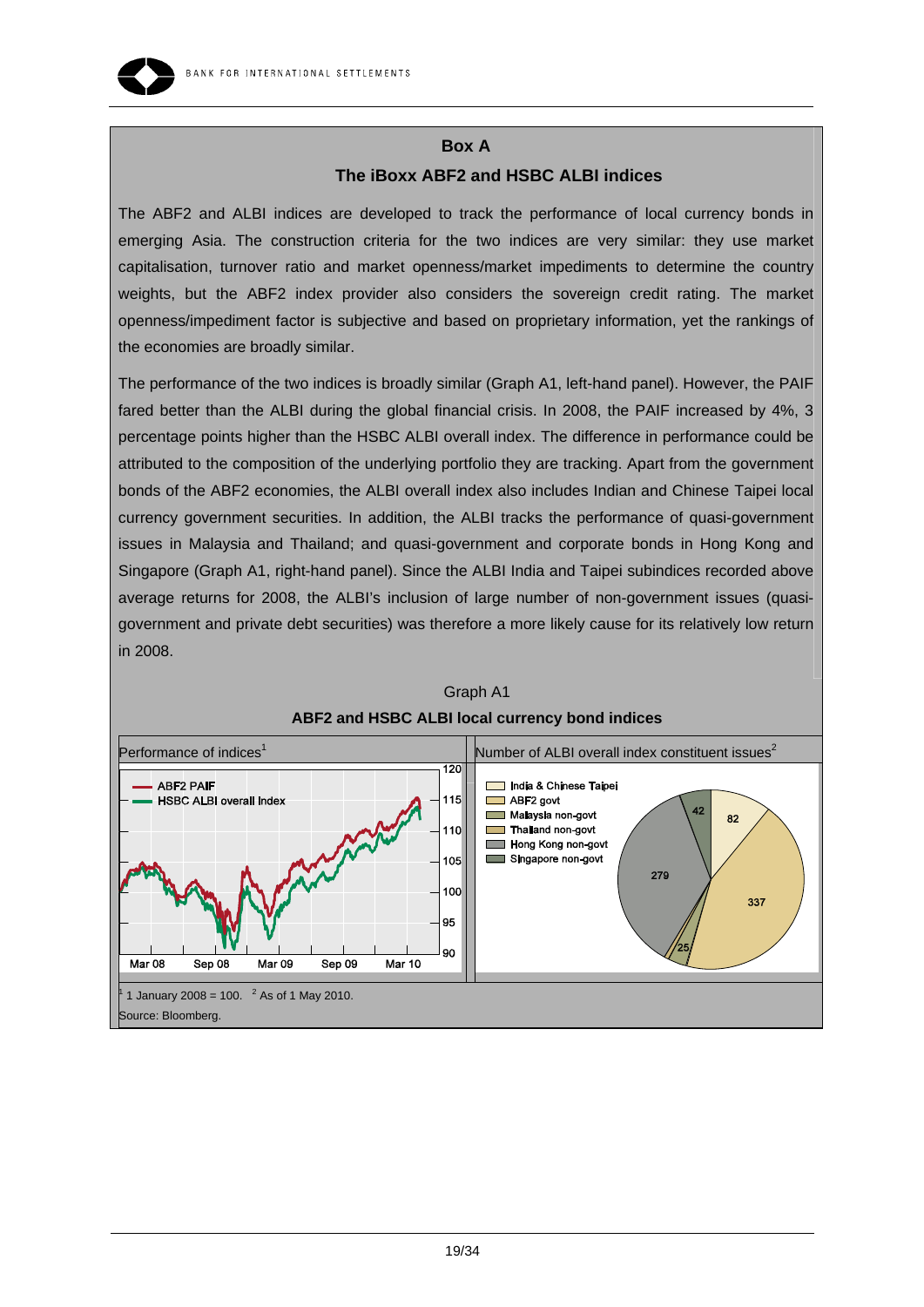

 Nevertheless, there are signs that these iBoxx indices have slowly gained popularity among investors. According to Markit, a small number of funds now use the iBoxx indices or derivatives of them as benchmarks. The company also compiles several customised versions of the indices (such as excluding specific countries) for a number of asset managers. More recently, Deutsche Bank has introduced two exchange traded funds tracking the iBoxx ABF Korea and Singapore indices in the Singapore Stock Exchange.

#### *4.5 Participation of non-resident investors*

A diversity of investors, one of the objectives of the establishment of ABF2, is also important for liquidity. Foreign investors can often contribute greatly to this diversity. Cross-country portfolio debt investment data from the IMF's Coordinated Portfolio Investment Survey (CPIS) are often used as a proxy measure of foreign participation in the EMEAP localcurrency bond markets. The left-hand panel of Table 6 shows that the amounts of debt securities held by foreign investors in the ABF2 markets in 2009 are generally greater than the levels in 2005. Still, foreign holdings represent no more than 25% of the respective size of the total bond markets (Table 6, centre panel), and are a relatively small share of total bonds outstanding, especially in the cases of China and Thailand.

| Size of foreign debt securities investment in ABF2 bond markets |                                        |                                    |                                                            |      |                                                 |      |
|-----------------------------------------------------------------|----------------------------------------|------------------------------------|------------------------------------------------------------|------|-------------------------------------------------|------|
|                                                                 |                                        | Foreign debt securities investment | Local currency bonds as<br>% of total bond<br>outstandings |      |                                                 |      |
|                                                                 | In billions of US dollars <sup>1</sup> |                                    |                                                            |      | As % of total bond<br>outstandings <sup>2</sup> |      |
|                                                                 | 2005                                   | 2009                               | 2005                                                       | 2009 | 2005                                            | 2009 |
| China                                                           | 15.7                                   | 26.6                               | 1.7                                                        | 1.0  | 98.2                                            | 99.0 |
| Hong Kong                                                       | 16.7                                   | 12.8                               | 16.9                                                       | 8.8  | 50.3                                            | 68.7 |
| Indonesia                                                       | 12.2                                   | 26.8                               | 20.2                                                       | 23.0 | 89.1                                            | 83.7 |
| Korea                                                           | 46.1                                   | 117.0                              | 5.2                                                        | 9.7  | 91.6                                            | 89.7 |
| Malaysia                                                        | 25.8                                   | 32.2                               | 19.6                                                       | 15.1 | 82.0                                            | 88.5 |
| Philippines                                                     | 16.9                                   | 17.6                               | 24.1                                                       | 19.4 | 58.9                                            | 60.4 |
| Singapore                                                       | 27.4                                   | 29.5                               | 25.4                                                       | 17.7 | 63.2                                            | 69.2 |
| Thailand                                                        | 5.2                                    | 6.1                                | 5.8                                                        | 3.2  | 88.1                                            | 95.5 |

| Table 6                                                                    |
|----------------------------------------------------------------------------|
| $\overline{S}$ and foreign dept securities investment in ARF2 hand markets |

<sup>1</sup> Data from the IMF *Coordinated Portfolio Investment Survey.* <sup>2</sup> Defined as the ratio of figures in the left-hand panel to the total outstanding amounts of debt securities from the BIS *Debt Securities Statistics*.

Sources: national authorities; IMF *Coordinated Portfolio Investment Survey*; BIS.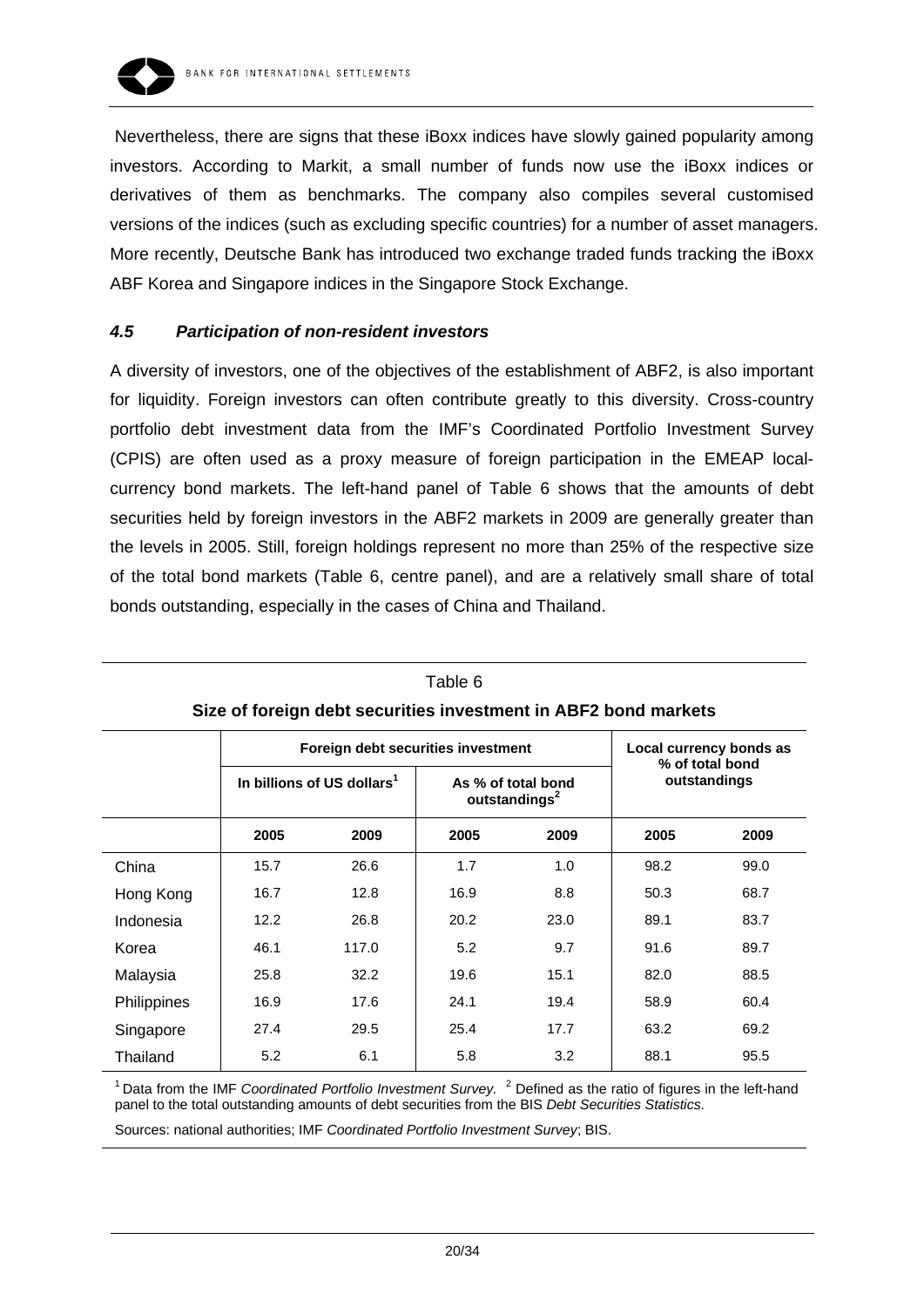

Note that these percentages may not give a fair picture of the foreign participation in the local currency markets as the CPIS figures include debt issued by residents in all currency denominations. In Hong Kong, the Philippines and Singapore, the proportion of foreign currency denominated debts issued by the country's borrowers is rather significant.

## **5. Market impediments**

#### *5.1 Impediments to cross-border investment*

One objective of the ABF2 has been to broaden the investor base of domestic bond markets. As mentioned in Section 2, the PAIF has been more successful than the single-market funds in attracting capital from investors other than non-EMEAP central banks. One possible reason is that the PAIF is more accessible to foreign investors as it is domiciled in Singapore and listed on the Hong Kong Stock Exchange and the Tokyo Stock Exchange. By comparison, there remain some cross-border investment barriers in the other ABF2 economies. EMEAP (2006) discusses a number of cross-border investment barriers and how their removal could be stimulated by the ABF2 initiative.<sup>[11](#page-20-0)</sup> This section surveys the changes to these impediments since the launch of the ABF2 and examines in what ways these adjustments could have stimulated the participation of non-resident investors and issuers.<sup>[12](#page-20-1)</sup> Two examples will be used to illustrate the arguments for each case.

At the same time, it must be admitted that the elimination of barriers to cross-border investment – while beneficial to local bond market development – may at times run counter to policymakers' objective of stabilising the financial system and macroeconomy when capital inflows are significant and volatile. While policy-makers may on occasion feel compelled to address such concerns, they should remain aware of the trade-offs involved.

#### *5.1.1 Withholding taxes*

-

*Withholding taxes* reduce the investment yield, and the attractiveness of the investment in local currency securities for non-residents. Four months prior to the announcement of the ABF2, only Hong Kong and Singapore exempted non-residents from the withholding tax. As for the other economies, withholding taxes served as an effective impediment to increasing the participation of foreign investors in local currency bond markets.

<span id="page-20-0"></span>For a comprehensive study of the impediments to cross-border bond investment and issuance in Asian countries prior to the launch of the ABF2, see Takeuchi (2006).

<span id="page-20-1"></span> $12$  However, it should be noted that some of these impediments also hinder the participation of domestic investors.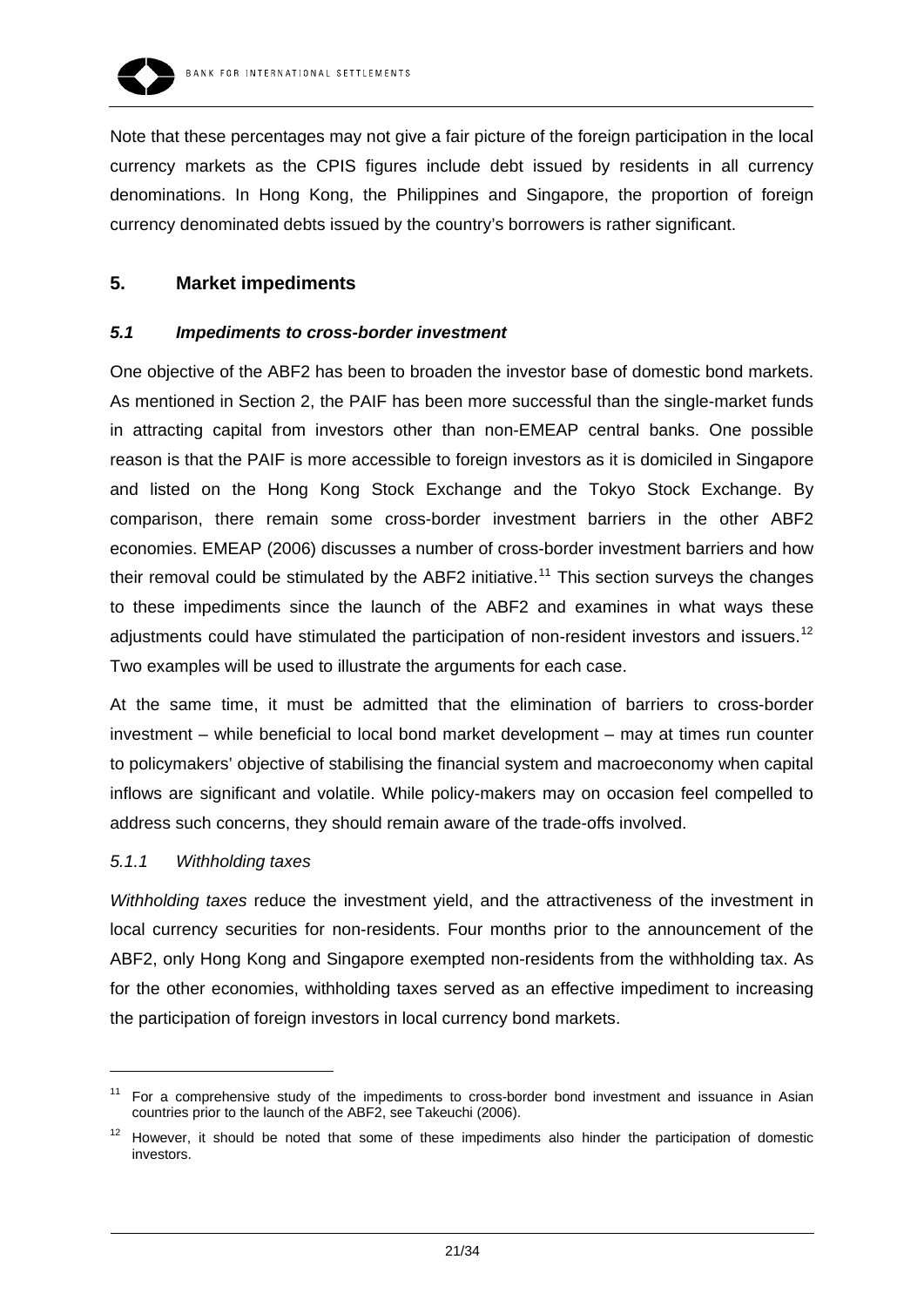

There has been some progress on this front since work began on the formation of ABF2. In Malaysia, the creation of the ABF2 hastened the process of review of withholding taxes by the National Bond Market Committee, and exemption for investment income for all government and corporate bonds approved by the Securities Commission was announced in September 2004. Thailand followed by granting withholding tax exemption to all foreign investors in 2005 for both interest and capital gains arisen from government, state agency and state enterprise bonds. In both these cases, the formation of ABF2 was viewed as a catalyst for the governments' actions (EMEAP (2006)). More recently, in 2009, Korea also removed the withholding tax on interest income on government securities for foreign investors, which stimulated investment inflows not least from other Asian countries (see Box B).

#### **Box B**

#### **Korean debt securities: Reforms and recent cross-border inflows**

The recent Korean experience illustrates how reforms can be useful in attracting new investment from the region. At the end of 2007, listed bond holdings of Korean debt securities by non-Korean Asian nationals registered just short of 6.6 trillion won, or around 17% of total foreign holdings (Table B1). By end 2008, Asian holdings had risen sharply to 13.3 trillion won, or more than onethird of all foreign investors' listed bond holdings. They had advanced to 27.9 trillion (nearly onehalf) by end 2009 and continued to increase significantly through the first quarter of 2010. It is of interest to note that the lion's share of the increase over this period was due to purchases by Thai investors, and the waiving of the withholding tax was mentioned in Thai news reports as an important factor.

| Table B1<br>Foreign investors' listed bond holdings in Korea |                     |                 |                 |                 |  |  |
|--------------------------------------------------------------|---------------------|-----------------|-----------------|-----------------|--|--|
|                                                              | In trillions of won |                 |                 |                 |  |  |
|                                                              | <b>Dec 2007</b>     | <b>Dec 2008</b> | <b>Jun 2009</b> | <b>Dec 2009</b> |  |  |
| Total                                                        | 38.4                | 37.5            | 41.2            | 56.5            |  |  |
| Asia                                                         | 6.6                 | 13.3            | 15.4            | 27.9            |  |  |
| Thailand                                                     | 0.9                 | 9.0             | 8.6             | 16.7            |  |  |
| Source: Financial Supervisory Service, Korea.                |                     |                 |                 |                 |  |  |
|                                                              |                     |                 |                 |                 |  |  |

That said, there is at present no exemption of withholding taxes in four of the relevant jurisdictions (Table 7). Interviews with market participants suggest that this deters foreign investor participation in government bond markets in those countries. In the case of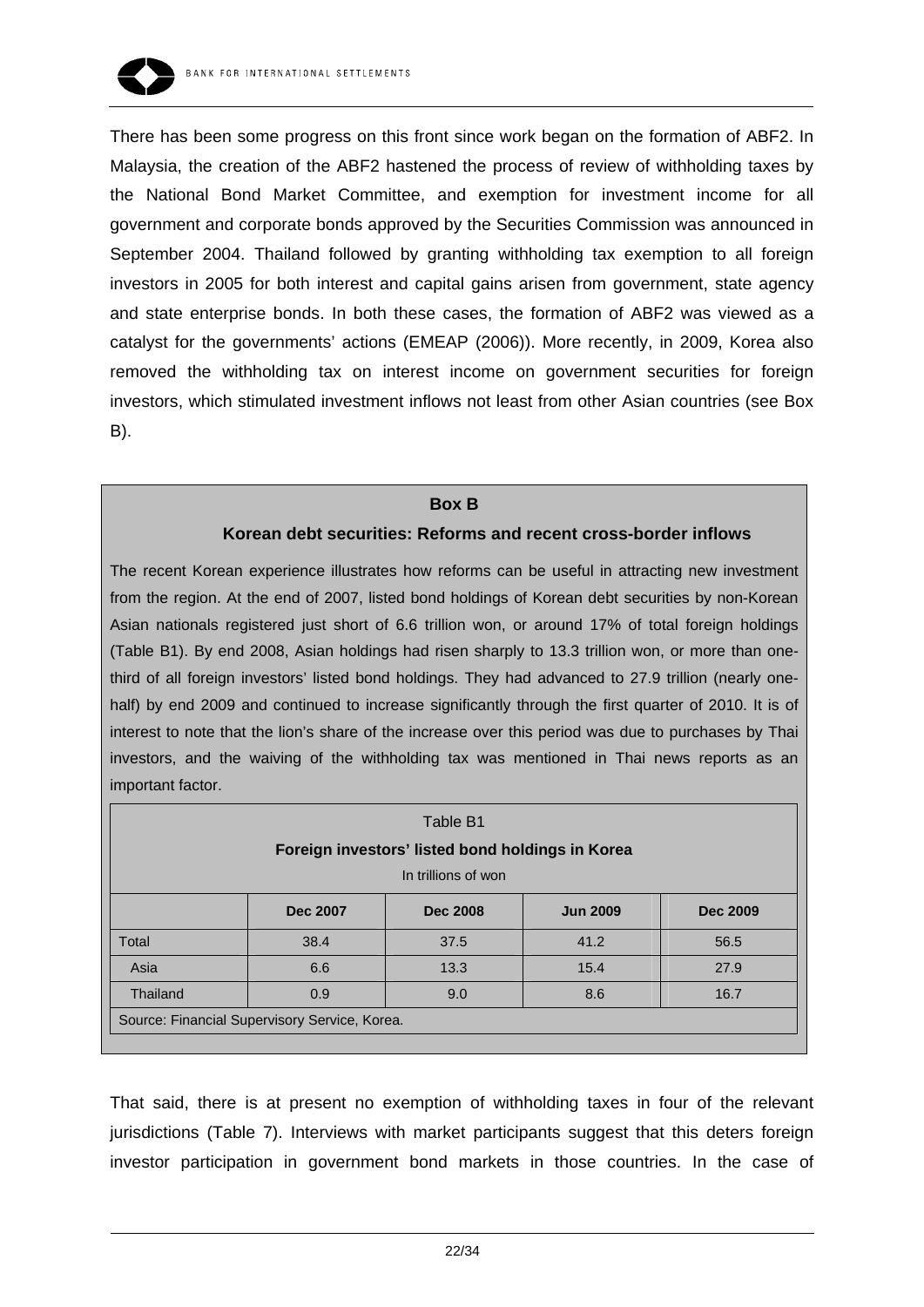

Indonesia, however, an alleviating factor is that withholding tax can be reduced for residents of countries which have a bilateral tax treaty with Indonesia.

To be sure, as mentioned above, policymakers can face competing financial stability objectives. In October 2010, in response to a surge of capital inflows that were perceived to be destabilising, Thailand reestablished the withholding tax on capital gains and interest payments for government bonds. For similar reasons, Korea reimposed a withholding tax on the interest payments of foreign investors' holdings on government bonds and monetary stabilisation bonds in January 2011.

#### Table 7

#### **Tax treatment on returns from foreign investors' holdings of local currency government bonds**

|                    | Withholding tax on interest income                                      | Capital gains tax              |  |  |  |  |
|--------------------|-------------------------------------------------------------------------|--------------------------------|--|--|--|--|
| China              | No withholding tax                                                      | No capital gains tax           |  |  |  |  |
| Hong Kong          | No withholding tax                                                      | No capital gains tax           |  |  |  |  |
| Indonesia          | 15–20%, lower if from a country that<br>has a tax treaty with Indonesia | No capital gains tax           |  |  |  |  |
| Korea              | No withholding tax $(2009)^2$                                           | No capital gains tax (2009)    |  |  |  |  |
| Malaysia           | No withholding tax (2004)                                               | No capital gains tax           |  |  |  |  |
| <b>Philippines</b> | 20% of income earned                                                    | No capital gains tax           |  |  |  |  |
| Singapore          | No withholding tax                                                      | No capital gains tax           |  |  |  |  |
| Thailand           | No withholding tax $(2005)^3$                                           | No capital gain tax $(2005)^3$ |  |  |  |  |

As of September 2010

 $1$  A year is entered in parenthesis if the tax was removed subsequent or shortly prior to the announcement of the ABF2 in December 2004. <sup>2</sup> Withholding tax on foreign investors' interest income on government bonds and monetary stabilisation bonds was reimposed in January 2011.  $3$  The exemption of withholding tax on interest income and capital gains on foreign holdings of government bonds was withdrawn in October 2010. Sources: Deloitte Touche Tohmatsu; PricewaterhouseCoopers; national sources.

## 5.1.2 Restrictions on the convertibility of local currency

Restrictions on the convertibility of local currency raises the riskiness of investment by making it more difficult for investors to hedge the foreign exchange risk or to repatriate local currency returns on short-notice. In a number of jurisdictions under review, conditions of local currency convertibility have improved considerably over the past 5 years (Table 8). In Malaysia, in April 2005, non-resident investors were allowed to sell forward FX contracts against ringgit to hedge receipts as well as committed outflows for divestments in ringgit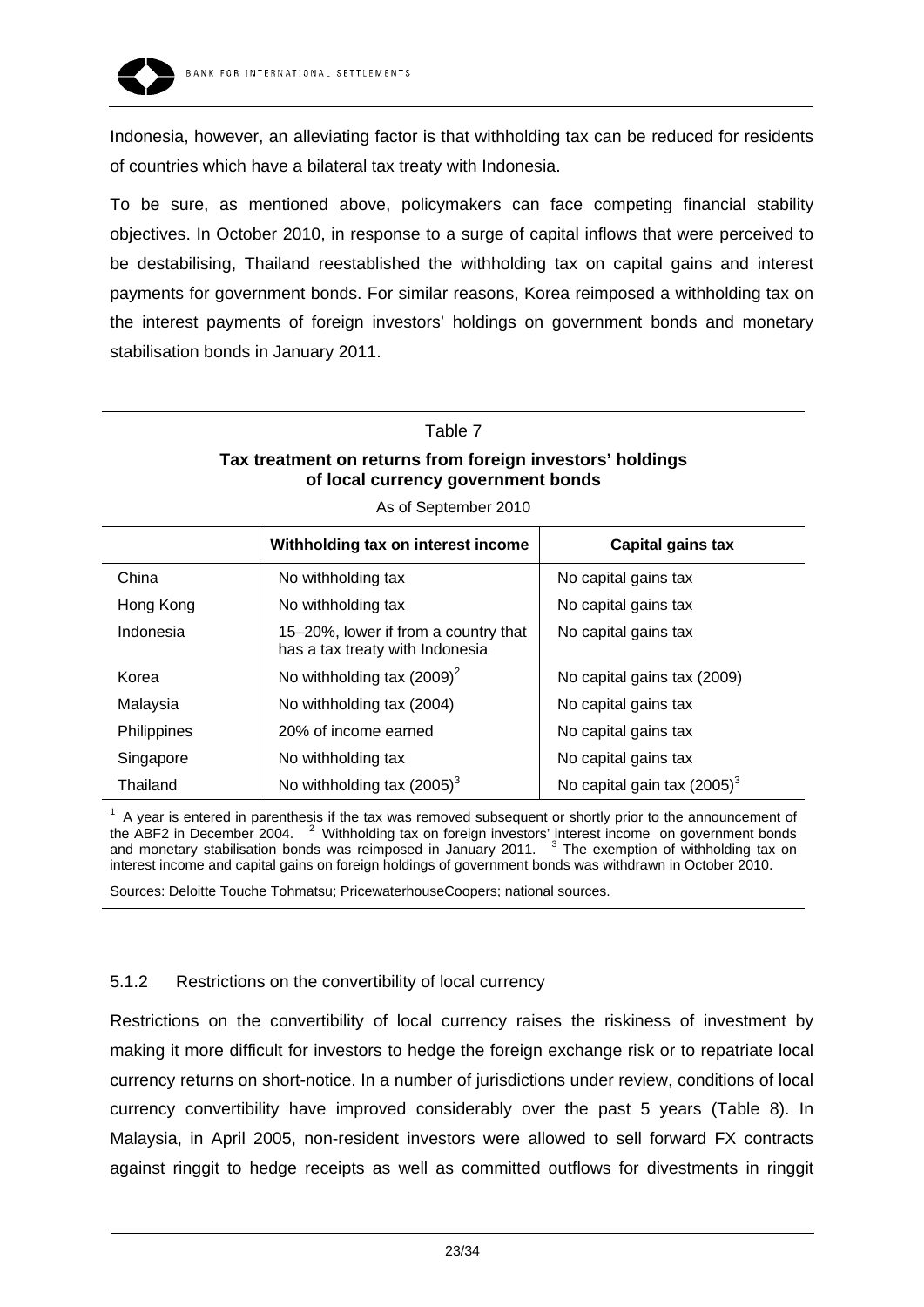

assets. In Korea, the real demand principle for purchases of Korean won was eliminated in December 2007, meaning that there was no longer any need to document an underlying securities trade. In addition, foreign investors are now allowed to engage in forward FX transactions on an unrestricted basis with local counterparty banks. Other jurisdictions, however, have advanced less far. In some cases, forward FX transactions are only permitted to foreign investors if they can document an underlying transaction.

| Table 8                                       |                                     |                                                                                                                                                   |                                                                                 |  |  |  |
|-----------------------------------------------|-------------------------------------|---------------------------------------------------------------------------------------------------------------------------------------------------|---------------------------------------------------------------------------------|--|--|--|
| Overview of currency risk hedging instruments |                                     |                                                                                                                                                   |                                                                                 |  |  |  |
|                                               | <b>Onshore FX forward</b>           | <b>Non-resident access to</b><br>onshore FX forwards                                                                                              | <b>Offshore market</b>                                                          |  |  |  |
| China                                         | Not as liquid as<br>offshore market | Not allowed                                                                                                                                       | NDF liquid (avg daily<br>turnover over USD<br>1bn)                              |  |  |  |
| Hong Kong                                     | Liquid                              | No restriction                                                                                                                                    | None                                                                            |  |  |  |
| Indonesia<br>Korea                            | Liquid<br>Liquid                    | Only when supported by<br>underlying trade or<br>investment transactions<br>No restriction with                                                   | NDF liquid (avg daily<br>turnover around USD<br>400mn)<br>NDF liquid (avg daily |  |  |  |
|                                               |                                     | licensed onshore<br>financial institutions.<br>Other institutions need<br>to notify the central<br>bank                                           | turnover around USD<br>3bn)                                                     |  |  |  |
| Malaysia                                      | Not as liquid as spot<br>market     | No restriction with<br>licensed onshore banks                                                                                                     | NDF illiquid (avg daily<br>turnover about USD<br>100mn)                         |  |  |  |
| Philippines                                   | Liquid                              | No restriction except for<br>onshore bank selling<br>USD/PHP to non-<br>residents on forward<br>date. Such transactions<br>require prior approval | NDF liquid (avg daily<br>turnover about USD<br>450mn)                           |  |  |  |
| Singapore                                     | Liquid                              | No restriction                                                                                                                                    | Deliverable forward<br>liquid (avg daily<br>turnover over USD<br>1bn)           |  |  |  |
| Thailand                                      | Liquid                              | Restrictions apply                                                                                                                                | Deliverable forward<br>illiquid (avg daily<br>turnover around USD<br>300mn)     |  |  |  |
|                                               |                                     |                                                                                                                                                   |                                                                                 |  |  |  |

Sources: ANZ; Barclays Capital (2003b); Deutsche Bank.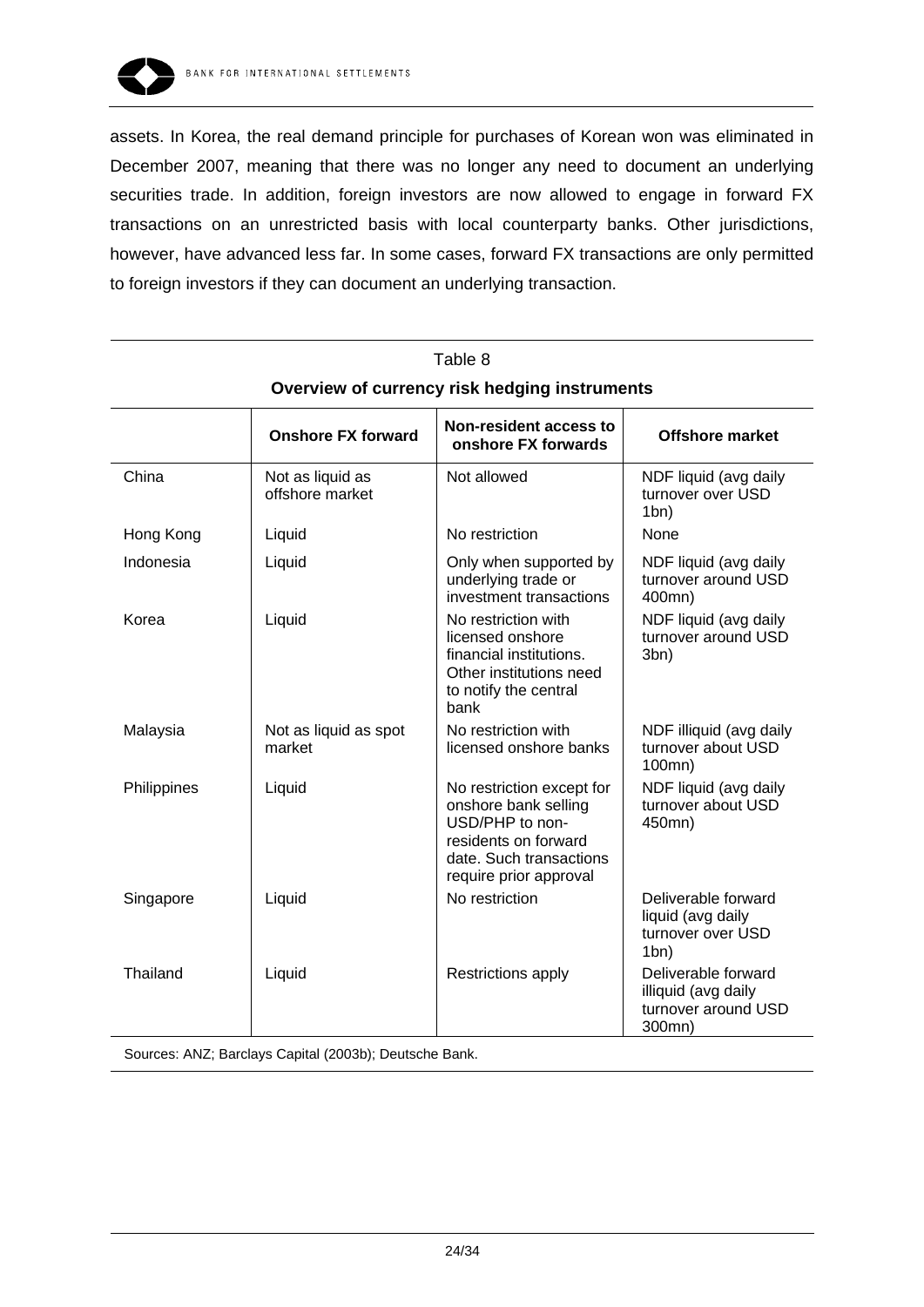

## *5.1.3 The ability of non-residents to borrow in the local currency to fund investments*

The ability of non-residents to borrow in the local currency to fund investments is another aspect of FX regime that affects the attractiveness of local currency bonds (ABMI Group of Experts (2010)). The more readily available the local credit for the foreign investors, the lower the funding costs and hence the higher returns for them. In Malaysia, in April 2004, the limit for overdraft facilities extended to non-resident stockbrokers or custodian banks from authorised dealers for the settlement of the purchase of listed securities was extended from RM 10 to 20 million. In April 2007, the limit was abolished altogether and the scope on the utilisation of overdraft facilities was expanded to include instruments settled through Malaysia's real-time electronic transfer system. Registration requirements on ringgitdenominated loans to non-residents were abolished in October that same year.

In some countries, there are still some significant restrictions. Credit to non-residents is not allowed for "speculative purposes" in securities or commodities in one jurisdiction; in another, overdrafts and loan to non-residents are not permitted, which means that foreign investors must ensure they have enough cash in their account prior to settlement. One other country permits financial institutions to provide overdraft facilities to non-resident entities only up to a fixed limit. Lifting these restrictions could serve to increase further foreign investor participation in local bond markets.

#### *5.2 Transaction costs and settlement*

Transaction costs increase with the difficulty in settlements. As was noted in EMEAP (2006), individual country systems for settling debt securities were already "generally efficient" in the markets under review: all had delivery versus payment as their settlement method, a significant number had linkages through local custodian banks with the international central securities depositories (ICSDs) such as Euroclear and Clearstream, which allowed clearing and settlement overseas.

There were nevertheless some added efficiencies that came about in the process of the establishment of ABF2. The global custodian for the PAIF and the eight single-market funds created a custodian network linking up all eight markets. Also, the fact that the bond ETFs were the first such product in many markets led to increased cooperation between the domestic equities and bond clearing systems, most notably in the case of Malaysia.

The effective international integration of clearing systems is greatly influenced by the ability of non-resident investors to use omnibus accounts, in which a local custodian holds the investment of many clients in one account. To the extent that omnibus accounts are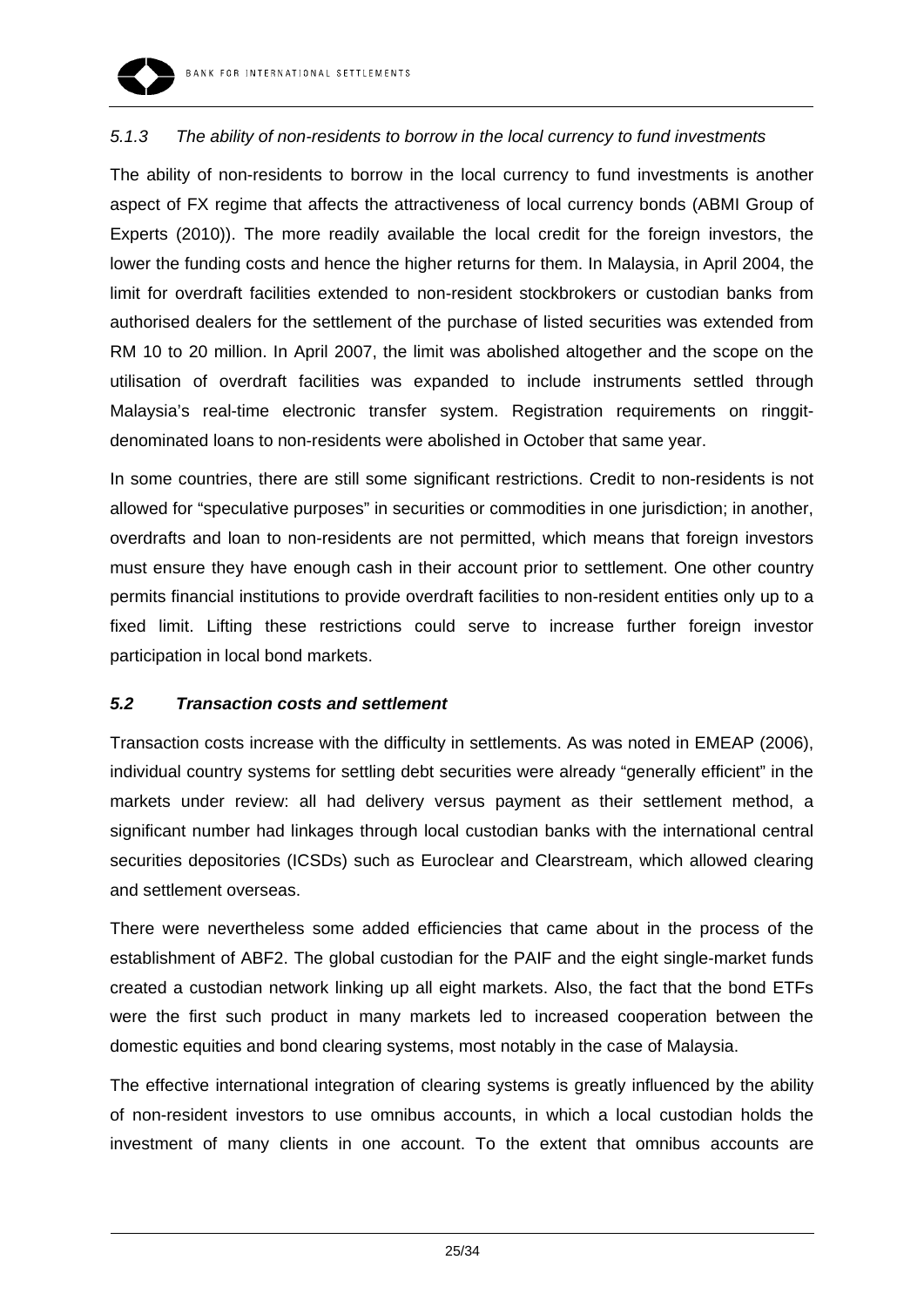

restricted – eg the local custodian must handle separate accounts for individual non-resident investors rather than a single global custodian - transactions costs will tend to be higher.

There has been considerable progress over the past few years with regard to omnibus accounts and global clearing system integration in the case of Korea. From 2008, omnibus accounts in the name of international clearing and settlement depositories (ICSDs) were allowed at the Korean Securities Depository (KSD). At first, despite this approval, the ICSDs did not open an omnibus account, because of the ongoing impediment of the withholding tax. However, once Korean government securities were exempted from withholding tax as described above, formal linkages between the Korean Securities Depository and Euroclear were established in October 2009, and individual investors could hold Korean bonds in an ICSD subaccount.

The advantages of these new accounts are highly significant: costly investor registration certificates are no longer required, and settlement between off-shore parties can take place outside the Korean time zone. In addition, the securities held in these international accounts can be used as collateral in international tri-party repos, making it easier to finance the purchase of Korean government securities.

In all of the ABF2 economies with the exception of China, the use of omnibus accounts for non residents is not restricted. It should be kept in mind, however, that because of withholding taxes and other impediments, similar arrangements for international settlements – eg bridges between Euroclear and domestic depositories – have not been established in a number of the other 7 countries.

Another improvement in settlement processes that has occurred since the establishment of ABF2 has been with regard to FX settlement. In November 2006, the establishment of a payment versus payment infrastructure for the settlement of interbank ringgit/US dollar FX trades was viewed as helping to greatly alleviate FX settlement risk, through simultaneous settlement of ringgit in Malaysia and US dollars in Hong Kong. The degree to which the ABF2 might have served as a catalyst for these changes in FX settlement processes both in Malaysia and other countries is unclear, however.

It should be remembered that the ABF initiative encourages the authorities to lower transaction costs by establishing the bond funds as ETFs of domestic bonds. The structuring of the ABF2 funds as bond ETFs raised the transparency of trading, with order flows and trade information made available to participants, the regulatory authorities and to the public. The most notable example is in Indonesia where the ABF2 initiative stimulated a transition from having no index fund into bond ETFs being traded in the exchange. In Malaysia and Thailand, there was initially no regulatory framework governing ETFs; these were instituted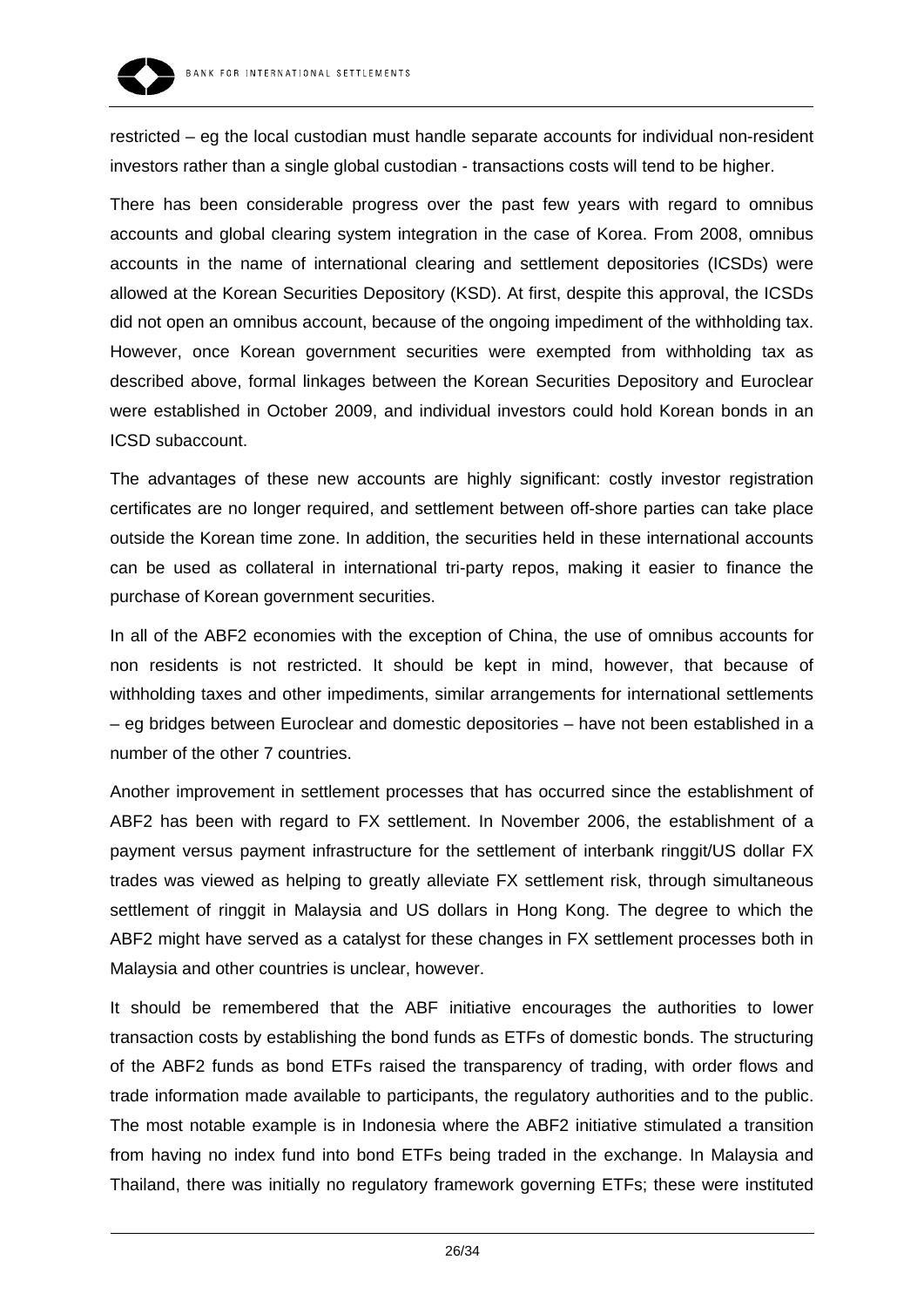

only in mid-2005. The Bank of Thailand has further favoured the ETF format by permitting calculation of risk weights for bank capital purposes to be based on underlying assets in the ETFs, and also allowing ETF purchases to be eligible for required capital reserve. In the Philippines, while the listing date of the ABF Philippine Fund as an ETF has yet to be scheduled, utmost efforts have been taken by the Philippine financial authorities to finalise their draft ETF guidelines. A set of draft ETF rules have been posted on the Philippine Dealing Exchange's (PDEX's) website for public consultations. Once approved by the PDEX's Market Governance Board, the draft will then be submitted to the Philippine Securities and Exchange Commission for final approval, after which the fund manager can plan for the listing of the ABF Philippine Fund as an ETF.

For those jurisdictions that have instituted the ABF single-market funds as ETFs during the early stage of the ABF2 project, there has been little progress in stimulating the growth in the number of ETF bond funds. In Singapore, there are now five other fixed-income ETFs in addition to the ABF Singapore Bond Index Fund, whereas in Hong Kong, a fund that tracks a total return index of the US Federal funds effective rate is the only ETF with bonds and money market as underlying other than the ABF Hong Kong Index and the PAIF index listed on the stock exchange. However, the lack of progress in spurring the growth of fixed income ETFs in the ABF economies might simply reflect the general preference of ETF investors for equity funds. Graph 4 shows that the dominance of equity ETFs is in fact a global observation. Furthermore, discussions with market participants suggest that the marketing of government bond ETFs to retail investors has had to cope with an unfavorable environment of low and falling interest rates, making it difficult to attract investors given transactions costs.





Source: Bloomberg.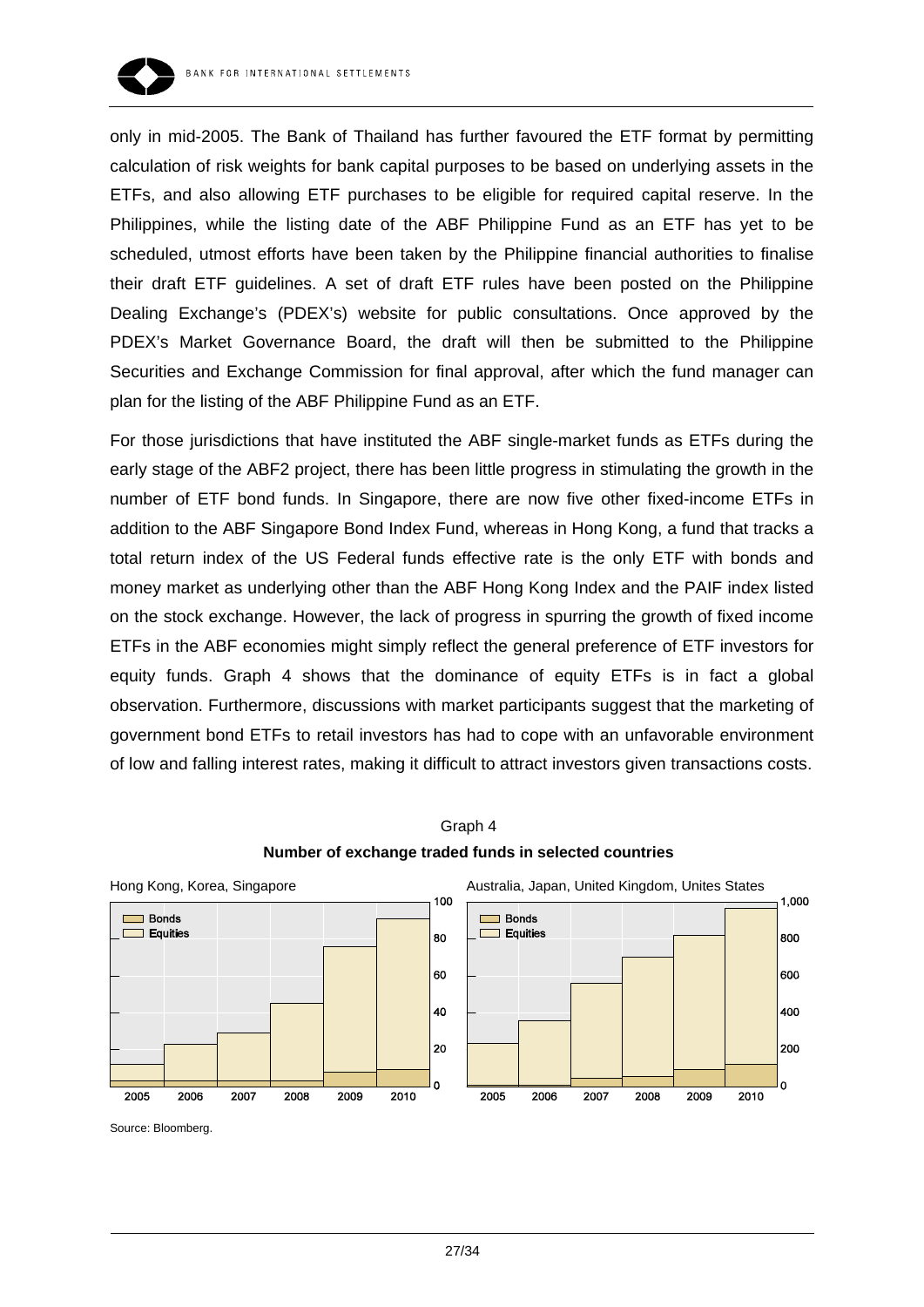

#### *5.3 Governance*

Improved governance and the adoption of international practice could lower foreign investors' perceived riskiness of investing in local currency bonds. At the time of the creation of the ABF2, it was hoped that the set-up of the governance structure of the fund in line with international best practice would have a demonstration effect on similar funds in the region. For instance, in Indonesia and the Philippines, the manager and trustee of the unit investment trust funds are mandated to be separate entities in the case of the ABF2. At the time of the 2006 EMEAP progress report, all future unit investment-trusts were intended to be aligned with this practice. In the case of Malaysia, guidelines were published by the Securities Commission in October 2006 in which definitions of what constituted fit and proper trustee companies, as well as fiduciary duties, were spelled out.

To strengthen governance, the EMEAP progress report also recommended that independent supervisory committees be established for each fund. Establishment of such committees was proposed so that they could represent the interest of all unit-holders including EMEAP, in the performance of their monitoring functions. At present, most ABF 2 funds, as well as the PAIF, have indeed established such independent committees to oversee the fund manager and trustee, from which the committees are empowered to request information.

However, according to our interviews with market participants, further progress on governance in bond markets in the region is desirable. Our interviews have not yet uncovered any cases of improved governance practices at other funds in a result of the demonstration effect.

Another problem area identified by the ABF2 process had to do with valuation of securities. While in some EMEAP markets, fund managers were allowed to value assets, ABF2 insisted that valuations must be verified by trustees or third parties. It is not clear the degree which this practice has spread to other funds.

ABF2 also adopted international practices in the drafting of the trust deed and prospectus. The ABF2 trust deed imposed limits on dealings between PAIF and connected parties of the manager – so-called arms length transactions. Again, it remains to be seen the extent to which these practices will spread.

#### *5.4 Outright barriers to entry*

Outright barriers to entry of non-resident investors remain the most direct impediment to cross-border participation in regional bond markets. In the wake of ABF2, prohibitions on the investor side were lifted in some cases and most notably in China where bond market investment by foreigners was restricted to the so-called Qualified Foreign Institutional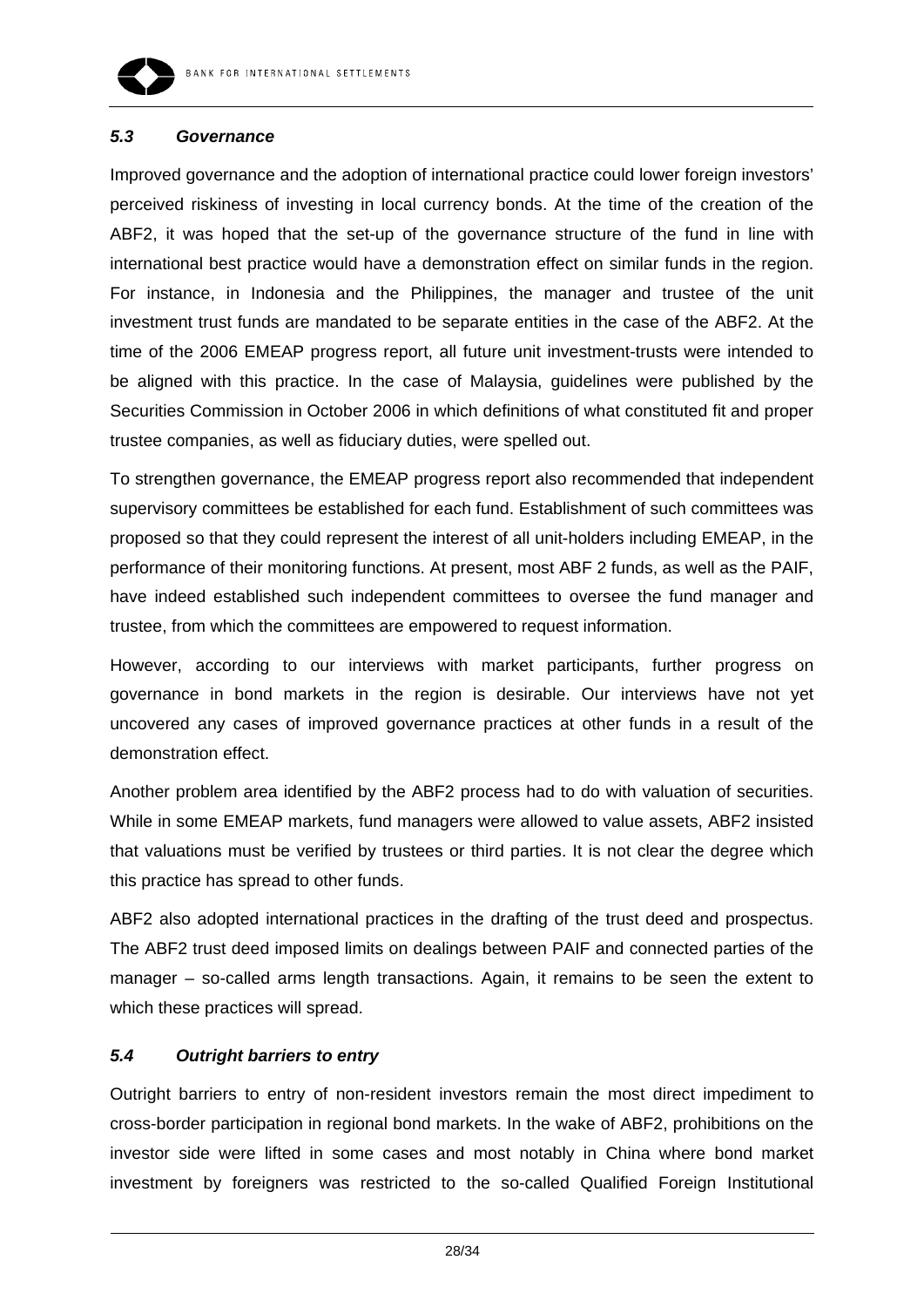

Investors in the exchange-traded market. With the launch of the ABF2 Pan Asia Bond Index Fund (PAIF), foreign investors, who had previously not been allowed to invest in interbank traded bonds in China; could then trade in those bonds via investing in the fund.<sup>[13](#page-28-0)</sup> On the other hand, investment quotas still apply to the PAIF and can be binding.

In some cases, restrictions on cross-border investment stem from the restrictions in the investor's jurisdiction. In the case of Thailand, regulations on foreign bond portfolio investment by resident were eased in 2005, when authorities extended the list of allowed foreign investments by institutional investors to include the ABF2 products.

#### *5.5 Impediments to cross-border borrowing*

Some impediments also serve to directly constrain the activity of cross-border borrowers, even though their impact works in slightly different ways. A number of such obstacles were lifted around the time of the formation of ABF2.

#### *5.5.1 Barriers to entry*

Barriers to entry have the most observable and direct impact on foreign issuers. In some markets, new foreign issuers that had previously not been allowed to issue in the local currency were brought into the market. In Malaysia, for example, the regulatory framework was liberalised in 2004 for issuance of ringgit bonds by multilateral development banks and multinational financial institutions. In Thailand as well, the government allowed foreign governments, financial institutions and corporations to issue Thai baht bonds subsequent to the launch of ABF2.

#### *5.5.2 Foreign exchange derivatives*

 $\overline{a}$ 

The lack of a liquid foreign exchange derivatives market also discourages issuers from borrowing in domestic bond markets. Very often, these foreign borrowers will wish to convert the proceeds to finance their investment project in the home currency while locking in the home currency value of interest rate payments through forward and swap markets. This highlights the importance of liquid markets for derivatives such as cross-currency swaps and interest rate swaps. Onshore markets are generally more liquid when non-residents have access as well. In Malaysia, in April 2005, non-residents were allowed to buy forward FX contracts against ringgit to hedge payment, which has stimulated foreign issuance in ringgit (see Box C).

<span id="page-28-0"></span><sup>&</sup>lt;sup>13</sup> In addition, in August 2010, the People's Bank of China announced a pilot program in which three types of overseas institution could invest their RMB holdings in China's interbank bond market.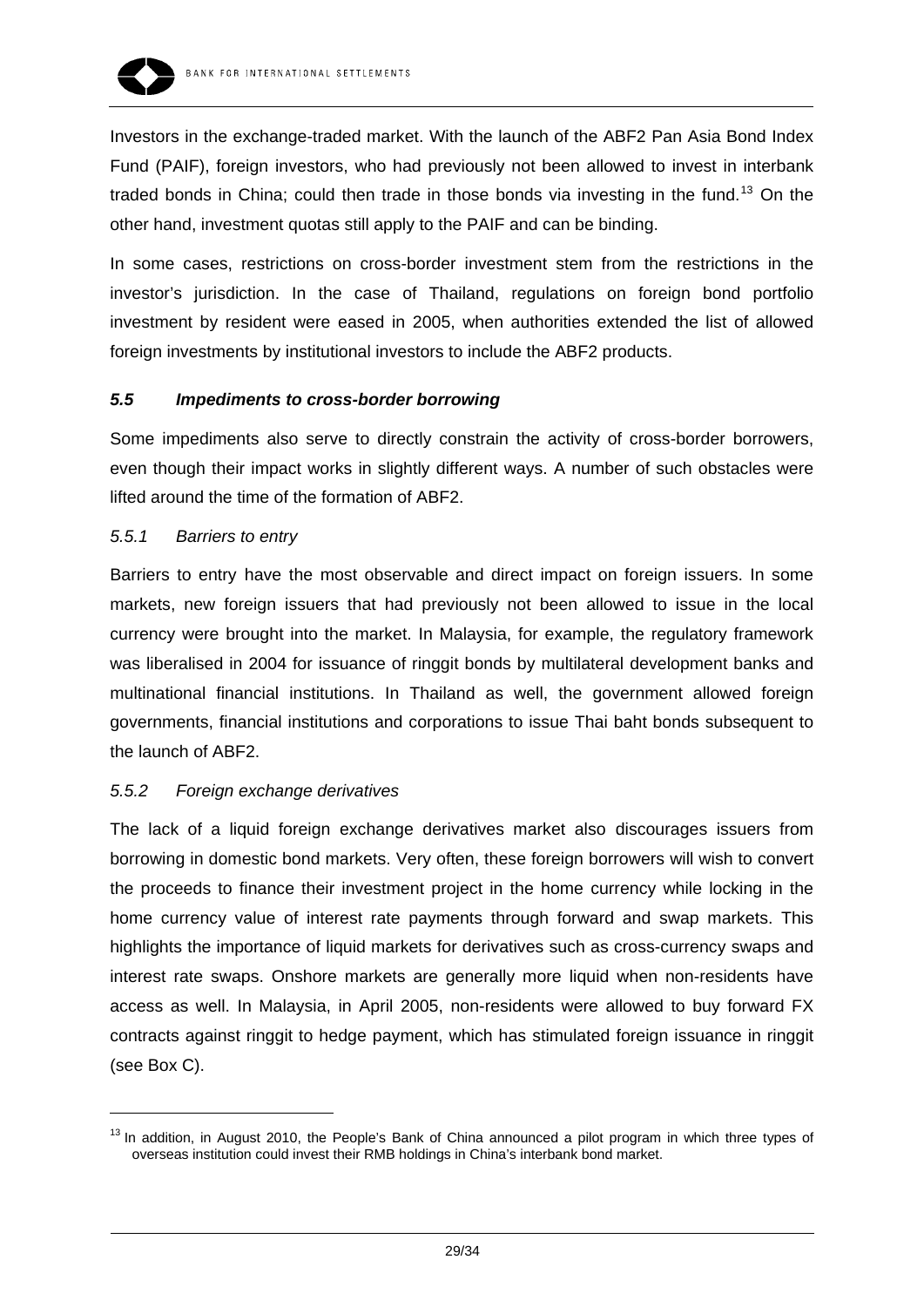

 $\_$ 

#### **Box C**

#### **Malaysia: promoting the derivatives markets and foreign issuers**

The case of Malaysia is as an example of how capital market reforms can prove useful in attracting non-resident borrowers to the local markets. The regulatory and foreign exchange reforms allow non-resident banks (initially applied only to multilateral development banks and other international financial institutions) to issue ringgit denominated bonds (Putra bonds) and Islamic securities (Wawasan bonds). Under the new rules, issuers of these ringgit-denominated bonds are allowed to hedge their foreign exchange and interest rate risks in the derivatives markets. In May 2005, Bank Negara Malaysia further liberalised the foreign exchange administration rules to allow other residents and non-residents to enter into hedging arrangements with licensed offshore banks.\* At the same time, the publication of daily cross-currency swap fixings is available in Bloomberg to increase market transparency.

Table C1 shows that borrowers other than multilateral banks began to raise funds in the Malaysian local currency bond markets in 2008. In that year, a total of 7 firms from 4 different countries raised a total of RM 5.8 billion, compared to the total of RM 1.3 billion by the Islamic Development Bank and Korean Export-Import Bank (Graph C1). In 2009, all borrowers were from Korea, of which RM 2.3 billion were by private firms. To a certain extent, as in most cross-border debt issuance, the borrowings by the Korean corporations in Malaysia reflected differences between the two countries in macroeconomic and financial markets conditions. However, according to market participants, these non-residents would not have been able to tap the Malaysian markets a few years earlier as the local derivatives markets were not well developed enough to help them convert their proceeds back to their own currencies. Even among those bonds issued over the past two years, the later issues were more expensive as the cumulative sum started to stretch Malaysia's still developing derivatives markets. Malaysia's experience serves as an argument for the importance of developing other financial markets alongside the local currency bond market.

<sup>\*</sup> Bank Negara Malaysia, "Liberalisation of the foreign exchange administration rules", Press Statement, 23 March 2005.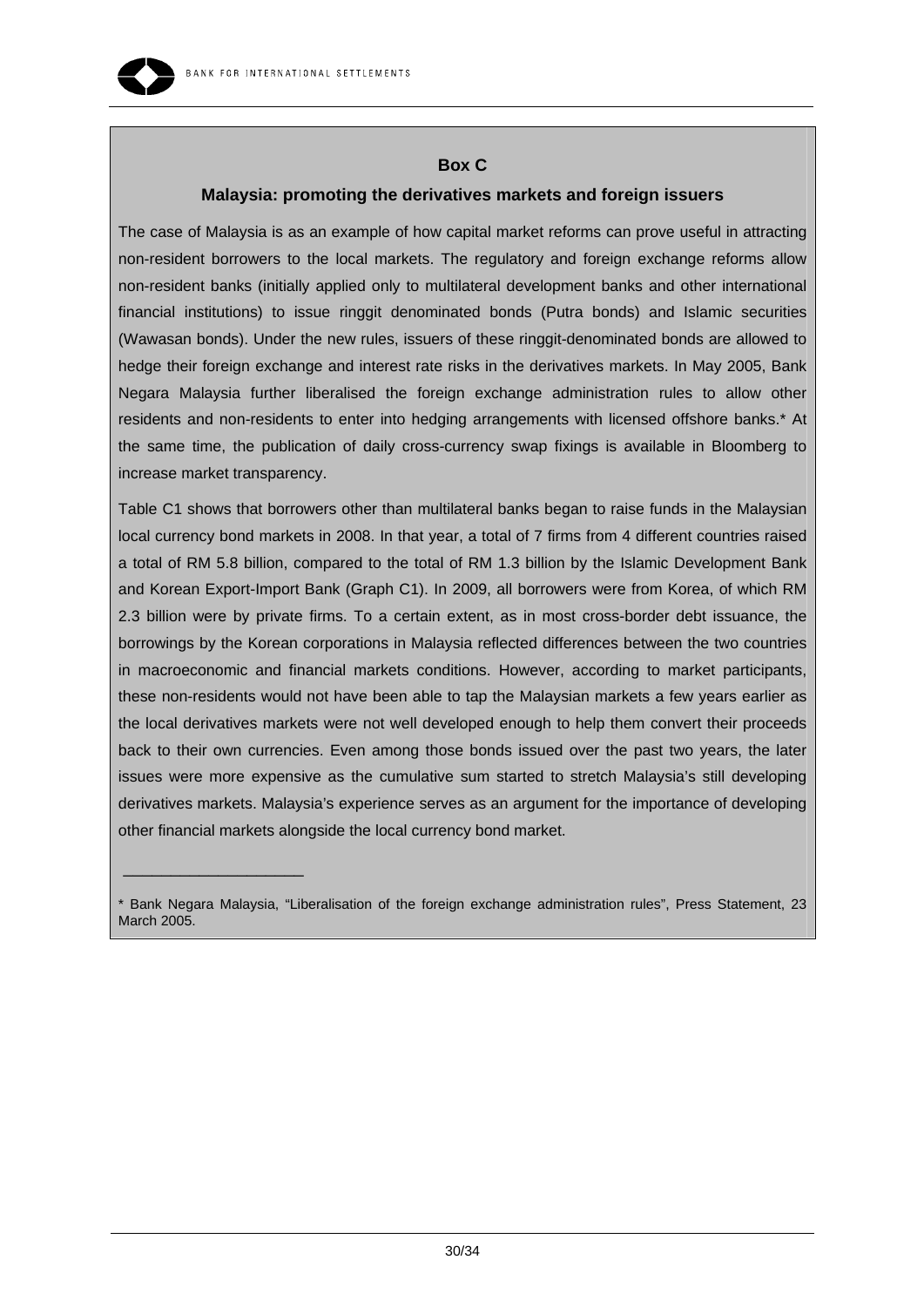

| Table C1<br><b>Issuance of ringgit bonds by non-residents</b><br>In millions of ringgit |                                            |                                                                                                                                                                                                                                                             |                             |  |  |
|-----------------------------------------------------------------------------------------|--------------------------------------------|-------------------------------------------------------------------------------------------------------------------------------------------------------------------------------------------------------------------------------------------------------------|-----------------------------|--|--|
| Year                                                                                    | Deal type                                  | <b>Issuers</b>                                                                                                                                                                                                                                              | <b>Amounts</b><br>(MYR, mn) |  |  |
| 2004                                                                                    | Supranational/<br><b>Government Agency</b> | Asian Development Bank, International Finance<br>Corp                                                                                                                                                                                                       | 900                         |  |  |
| 2005                                                                                    | Supranational/<br><b>Government Agency</b> | <b>World Bank</b>                                                                                                                                                                                                                                           | 760                         |  |  |
| 2006                                                                                    | Supranational/<br><b>Government Agency</b> | Asian Development Bank, Kreditanstalt für<br>Wiederaufbau                                                                                                                                                                                                   | 1,000                       |  |  |
| 2007                                                                                    | Supranational/<br><b>Government Agency</b> | Kreditanstalt für Wiederaufbau, Asian<br>Development Bank                                                                                                                                                                                                   | 1,100                       |  |  |
| 2008                                                                                    | Supranational/<br><b>Government Agency</b> | Export-Import Bank of Korea, Islamic<br>Development Bank                                                                                                                                                                                                    | 1,300                       |  |  |
|                                                                                         | Corporate                                  | India: State Bank of India; Korea: Hyundai<br>Capital Services; Industrial Bank of Korea,<br>National Agricultural Cooperative Federation,<br>Woori Bank; Kuwait: Gulf Investment<br>Corporation; Singapore: Overseas-Chinese<br><b>Banking Corporation</b> | 5,785                       |  |  |
| 2009                                                                                    | Supranational/<br><b>Government Agency</b> | Export-Import Bank of Korea                                                                                                                                                                                                                                 | 895                         |  |  |
|                                                                                         | Corporate                                  | Korea: Hana Bank, Industrial Bank of Korea,<br>National Agricultural Cooperative Federation                                                                                                                                                                 | 2,300                       |  |  |
| 2010                                                                                    | Supranational/<br><b>Government Agency</b> | Export-Import Bank of Korea, National Bank Abu<br><b>Dhabi</b>                                                                                                                                                                                              | 1,580                       |  |  |
|                                                                                         | Corporate                                  | Korea: Hyundai Capital Services, Woori Bank,<br>Industrial Bank of Korea; UAE: Abu Dhabi<br>Commercial Bank Finance Ltd.                                                                                                                                    | 2,716                       |  |  |
|                                                                                         |                                            | Graph C1                                                                                                                                                                                                                                                    |                             |  |  |



In billions of ringgit

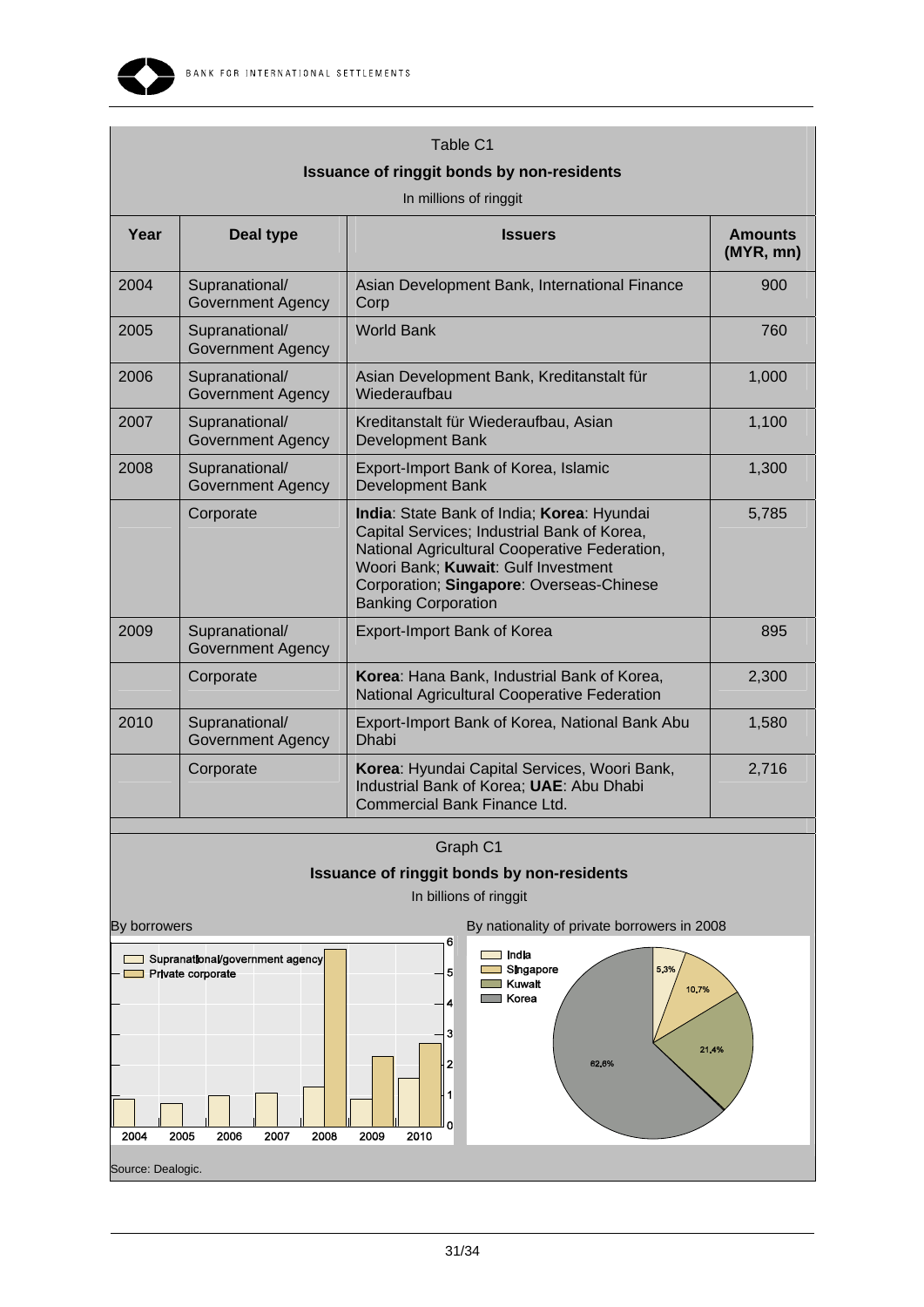

#### **6. Conclusions**

Over the past five years, authorities of the EMEAP economies have continued to implement various measures to promote local currency bond markets. These include the ABF and ABMI initiatives. To be sure, the initiatives overlap to a certain extent. Improving the infrastructure of bond markets, including foreign exchange markets and settlements, is common to both initiatives. More recently, the new ABMI "roadmap" published in 2008 explicitly identifies the need to increase liquidity in government bond markets as had the ABF2's objectives earlier (ASEAN+3 (2008)). But in those areas where the ABF2 and the ABMI initiatives have overlapped in specific intent, the two sources of pressure for reform have been complements rather than substitutes.

Consequently, the size of the markets has grown considerably, driven by the strong increase in government debt securities. In fact, apart from Hong Kong, Korea, Malaysia and Singapore, the public sector remains the dominant issuer, with more than three-quarters of all debt securities outstanding in each of the other EMEAP jurisdictions. Government bond issuance, especially over the past few years, has reflected in large part the need to address internal monetary conditions arising from strong capital inflows and have largely taken the form of issuance by the central banks.

The authorities have also played an active role in improving the liquidity of the government bond markets. The growth of bond issuance in general and the consolidation of issuance in a few benchmark maturities have allowed governments to take advantage of economies of scale in market making. However, other private sector elements – especially the development of interdealer markets and the advent of interdealer brokers – have also contributed to the increase in market making activity and hence boost overall market liquidity.

The ABF2 initiative has acted as a catalyst for regulatory reforms and improvements in market practices and infrastructure in the region. However, it is difficult to know what the counterfactual would have been. Restrictions to the convertibility of local currency have in many cases been gradually dismantled, and in a number of jurisdictions they are under review. Local currencies have become more convertible over the past 5 years. Liberalisation of foreign exchange administration rules have facilitated the entering into hedging arrangements by resident and non-resident investors. Meanwhile, the lowering of barriers to the development of FX swap or derivatives markets, which allows foreign borrowers wishing to convert proceeds to finance their project in the home currency, has been a boon to issuance in some local currency jurisdictions.

Regulatory frameworks in the region have been enhanced to facilitate the listing of ETFs. Provisions of the PAIF trust deed and prospectus were used as models for the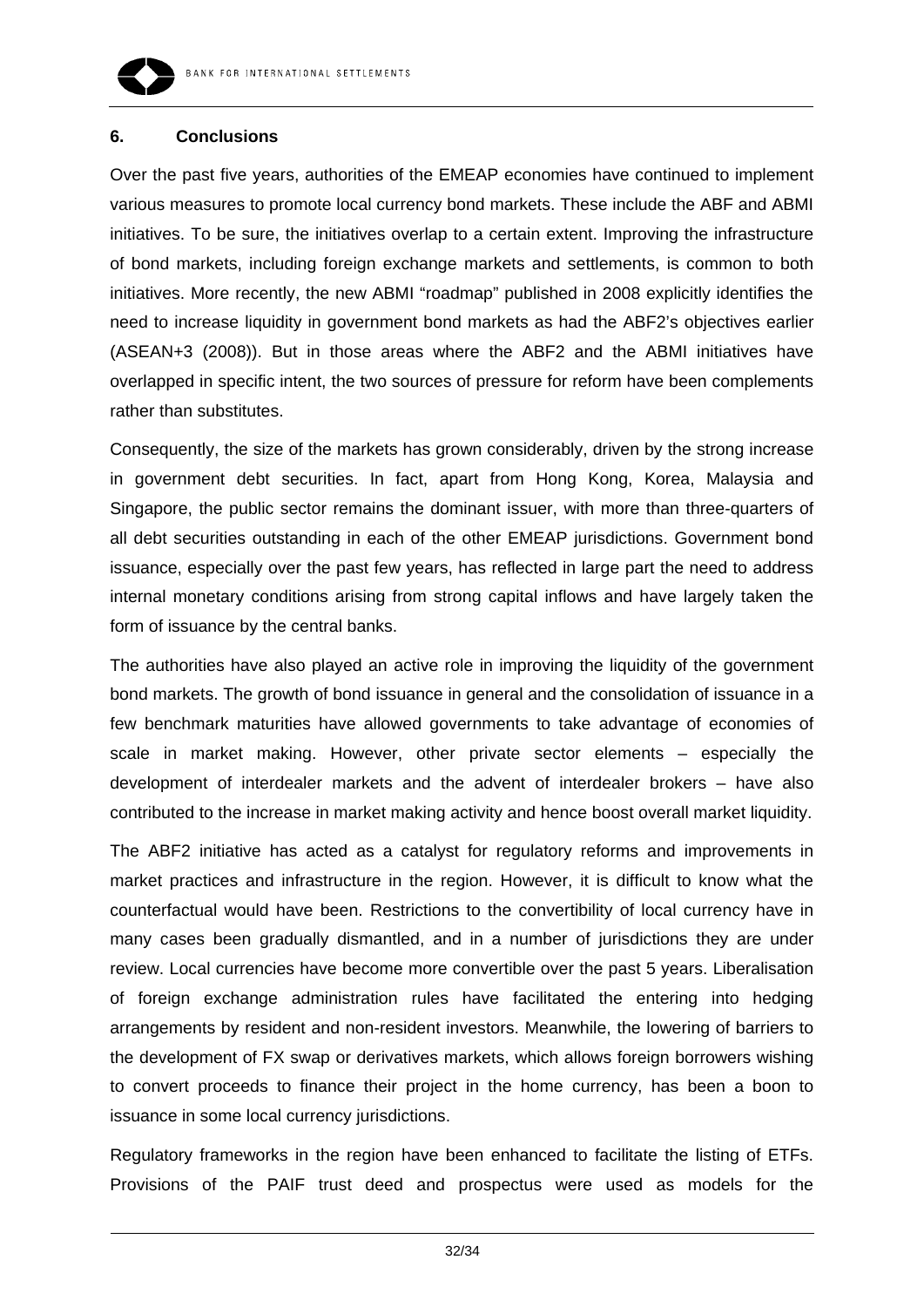

documentation of the single-market funds, and have contributed in promoting the adoption of best international practices and harmonisation of fund documentation across the ABF2 markets, while allowing for regional diversity. At the same time, interviews with market participants suggest that the marketing of government bond ETFs to retail investors has had to cope with an unfavorable environment of low and falling interest rates, making it difficult to attract investors given transactions costs.

Introduction of a set of credible, representative and transparent bond indices in the form of the iBoxx ABF Indices has enabled private sector investors to adopt and customise the indices as benchmarks for other fixed income or derivative products in the region. That said, many private sector indices have much greater market recognition, which is perhaps inevitable given the complementarities to the marketing of private sector indices and other banking business, as well as the ability to tailor the indices to the demand of market participants.

Furthermore, EMEAP authorities continue to lower barriers to entry for foreign participation. Foreign investors are now exempt from withholding taxes in a few more economies than before 2005; though the risks of destabilising capital inflows led Thailand to reimpose these taxes in October 2010. Conditions of local currency convertibility have improved notably, as has the ease with which foreign investors can finance purchases in the local currency. Transactions costs associated with settlements and clearing has improved, as has the ability to hedge local currency receipts. In each of these cases, it can be argued that the ABF2 played an important catalytic role, though the significance of that role relative to other general factors is hard to quantify.